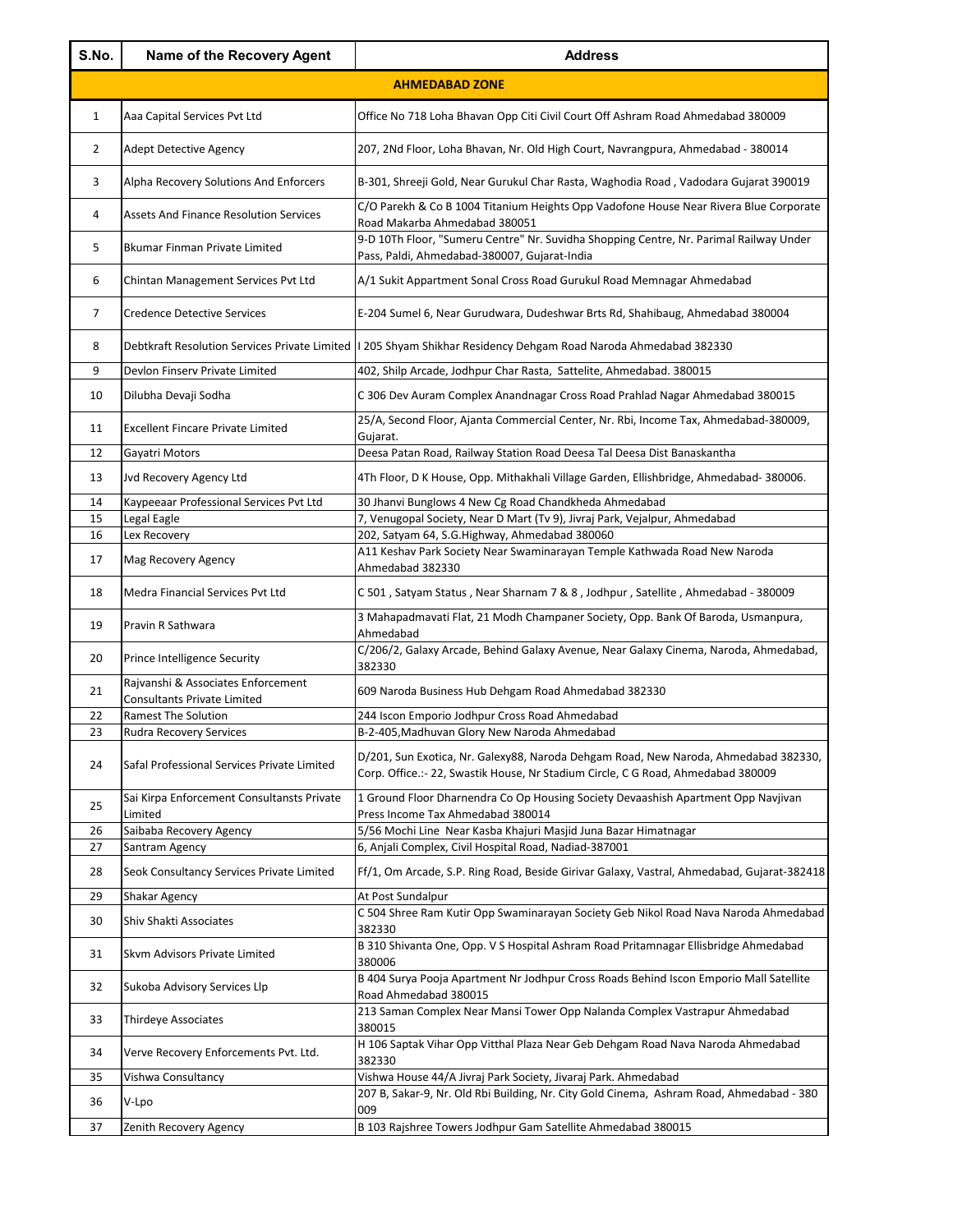| S.No.          | Name of the Recovery Agent                                          | <b>Address</b>                                                                                                                                             |
|----------------|---------------------------------------------------------------------|------------------------------------------------------------------------------------------------------------------------------------------------------------|
|                |                                                                     | <b>BARODA ZONE</b>                                                                                                                                         |
| $\mathbf{1}$   | M/S Verve Recovery And Enforcement Pvt<br>Ltd                       | M/S.Verve Recovery Enforcements Pvt Ltd. 207, 2Nd Floor, Shivalika Squqre, Near Rami Park                                                                  |
| $\overline{2}$ | Aaa Capital Services Pvt Ltd                                        | Society, Dindoli, Surat-394210.<br>M/S.Aaa Capital Services Pvt.Ltd.E - 10A., Kailash Colony, Greater Kailash -1, New Delhi -<br>110048.                   |
| 3              | M/S. S S Enterprise                                                 | G6 Aaditya Square Below Mehta Girls Hostel Varundavan Rasta, Waghodia Road Vadodara-<br>390019                                                             |
| $\overline{4}$ | Asset & Finance Resolution Service                                  | 33,8Th Floor, Jhabua Tower, 170, R.N.T.Marg, Indore (M.P.)                                                                                                 |
| 5              | M/S. Jvd Recovery Agency                                            | M/S.Jvd Recovery Agency Ltd.D K House 4 Th Floor, Opposite Mithakhali Village                                                                              |
|                |                                                                     | Garden, Ellisbridge, Ahmedabad - 380006,                                                                                                                   |
| 6              | Alpha Recovery Solutions & Enforcers                                | B-301, Shirji Gold Near Gurukul Char Rasta Waghodia Road Vadodara-19<br>C 316 Shanti Shopping Center, Opp Rly Station. Mira Road(East), Thane, Maharashtra |
| $\overline{7}$ | Shiv Shakti Associates                                              | 401107                                                                                                                                                     |
| 8              | Metro Detective Agency                                              | Corporate Office: 69A, Gf-Lig, Dda Flats, Rani Jhansi Dda Complex, New Delhi-110055, Surat<br>Office: 327, Rise On Plaza, Sarthana Jakatnaka, Surat 395006 |
| 9              | M/S. Premier Risk Management Services.                              | 416,Ganesh Nagar, Bamroli Road, Near Police Colony, Pandesara,Surat -394221                                                                                |
| 10             | Gokhale & Co.                                                       | 66, Ashoka Shopping Centre, Lokmanya Tilak Road, Near Mumbai Police Commissioner<br>Office,<br>Crawford Market, Mumbai - 400 001                           |
| 11             | Zenith Recovery Agency                                              | C-402, Madhav Mahal Apartment, Opp Nova Nova Apex, Near Sneh Sankul, Wadi, Surat -<br>395009                                                               |
| 12             | K Bajaj Inc. Associates                                             | Gf-8, Sukhsagar Complex, Vasan Bazar, Bajwada Naka, Mangal Bazar, Vadodara 390001                                                                          |
| 13             | <b>Ramest The Solution</b>                                          | 244, 2Nd Floor, Iscon Imporio, Near Star Bazaar, Jodhpur Cross Road, Ahmedabad 380015                                                                      |
|                |                                                                     | <b>BENGALURU ZONE</b>                                                                                                                                      |
| $\mathbf{1}$   | <b>Phoneix Enterprises</b>                                          | #6, Raghavendra Complex, 2Nd Main, 2Nd Cross, Ckc Garden, Lalbagh Road, Bengaluru -<br>560027                                                              |
| $\overline{2}$ | Sun Enforcement Debt Management<br>Consultants                      | D-14, 2Nd Floor, Devatha Plaza, No. 131/132, Residency Road, Bengaluru - 560025                                                                            |
| 3              | Sun Rise Enforcement Bureo                                          | #28, 8Th Cross, Nanjanarasappa Layout, Chandra Layout, Bengaluru - 560072                                                                                  |
| 4<br>5         | Sree Balaji Auto Care<br>Sai Karuna Associates                      | B N Rajagopal Compound, Balagere, Varthur, Bengaluru - 560087<br>#16, 1St Cross, Vinayaka Layout, Nayandahalli, Bengaluru - 560039                         |
| 6              | <b>Unique Services</b>                                              | #33, Ground Floor, Nagasandra Circle, Model House, 4Th Street, Basavanagudi, Bengaluru ·<br>560 004                                                        |
| 7              | Aaa Capital Services Pvt Ltd                                        | 4Th Floor, 4/1, Krishna Reddy Colony, Domlur Layout, Bengaloru-560071                                                                                      |
| 8              | Manju Associates                                                    | No. 49, 17Th Main, Sarasawathipuram, Mysuru - 570009                                                                                                       |
|                |                                                                     | <b>BHOPAL ZONE</b>                                                                                                                                         |
| 1              | Adhikrut Japti Evam Kurki Karyalaya                                 | 38-E, Rajendra Nagar Indore (M.P.)                                                                                                                         |
| $\overline{2}$ | Aditya Enforcement And Recovery Agency                              | 29, Shiv Vilas Palace, Rajwada, Indore (M.P.)                                                                                                              |
| 3              | Ambe Associates                                                     | Gulab Nagar, Mopka. Bilaspur (Cg)                                                                                                                          |
| 4              | C & K Enterprises                                                   | Flat No.101, Amarkriti Apartment, 275, Shri Nagar Ext., Indore                                                                                             |
| 5              | <b>Credit Control Solution</b>                                      | H. No. D-01, New Saket Nagar, Tansen Road, Gwalior- 474002                                                                                                 |
| 6              | Data Vitum                                                          | 25, Kaushalyapuri Chitawad Road, Navlakha Indore (M.P.)                                                                                                    |
| $\overline{7}$ | Doon Motors                                                         | 310, 2Nd Floor Jyoti Shopping Complex Zone 1 Mp Nagar Bhopal 462011                                                                                        |
| 8              | Harsh Recovery                                                      | Near Bunker Sangh, Santra Badi, Patiyala House, Durg-491001 (C.G.)                                                                                         |
| 9              | Jaideep Associates                                                  | J- 124, Tilak Nagar, Gudiari, Raipur-                                                                                                                      |
| 10             | Jeevalaarya Management Advisory Pvt Ltd                             | 124, Anurag Nagar Behind Shalimar Township Indore                                                                                                          |
| 11<br>12       | M/S Office Of Investigation & Recovery                              | 76, A, Sharda Vihar New High Court, City Centre, Gwalior                                                                                                   |
| 13             | M/S Siddhi Associate<br>Mehra Associates                            | S-155, Ambedkar Nagar, Bhopal<br>Nandini Road, Bhilai.                                                                                                     |
| 14             | Multilinks Logistic Distribution &<br><b>Merchandising Services</b> | 301, Maharaja Tower, 3Rd Floor, Krida Chowk, Hanuman Nagar, Nagpur-440009                                                                                  |
| 15             | Nitin Dhanorkar                                                     | 336, Triveni Hills, Indore Road, Ujjain                                                                                                                    |
| 16             | Nrc National Recovery Corp                                          | 101, Manavta Nagar Morya Ex. Indore                                                                                                                        |
| 17             | Pbs Associates                                                      | H. No. 180, Side Of Nikhil Ashram, Bahtarai, Bilaspur (C.G)                                                                                                |
| 18<br>19       | R P Enterprises<br>Rohi Recovery Management Pvt Ltd                 | Ews-274/275, New Rajendra Nagar, Raipur (C.G.)<br>Rohi Recovery Management Pvt Ltd. Bunglaw No B/27,                                                       |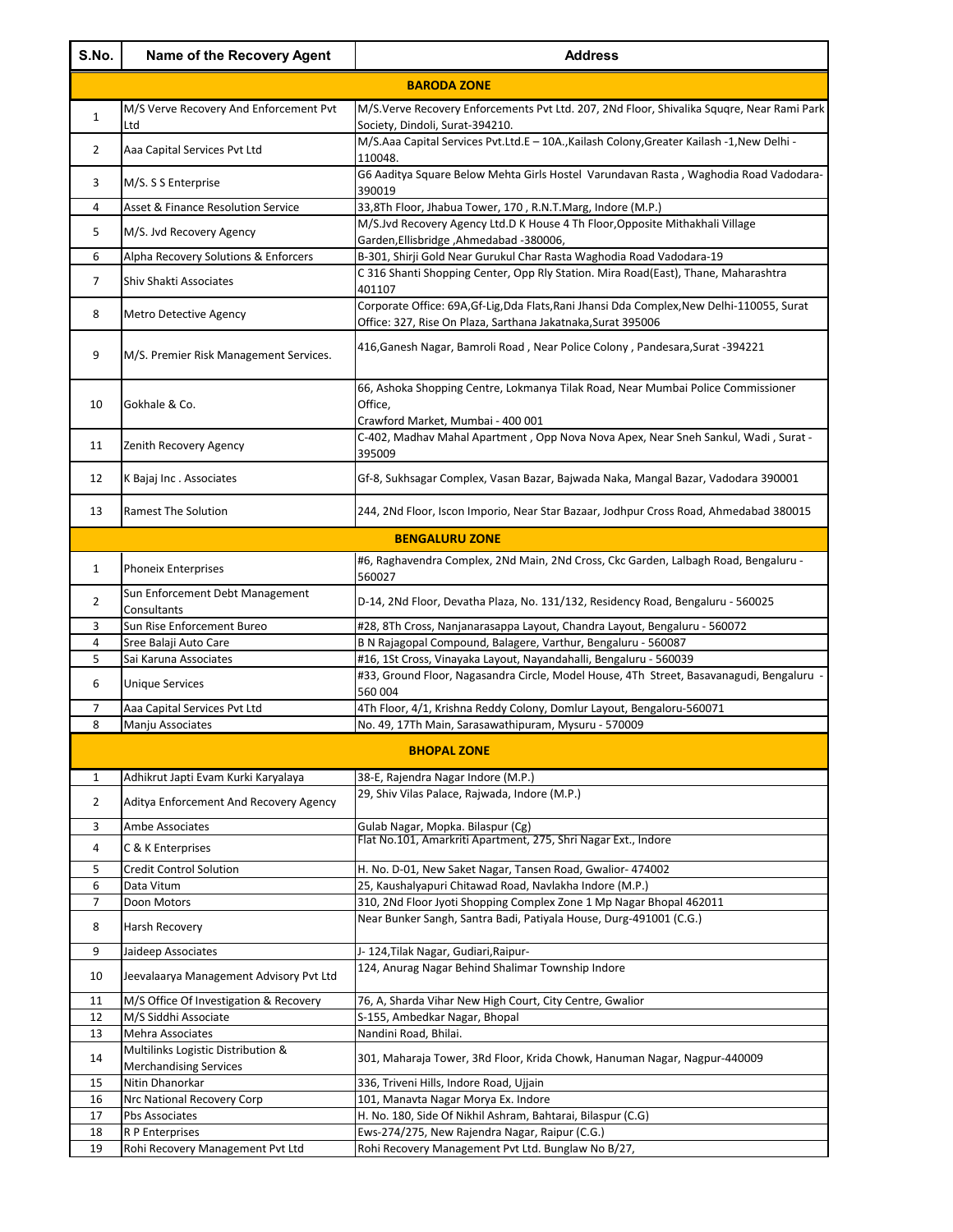| S.No. | <b>Name of the Recovery Agent</b>                                        | <b>Address</b>                                                                                               |
|-------|--------------------------------------------------------------------------|--------------------------------------------------------------------------------------------------------------|
| 20    | Royal Enterprises                                                        | 13 B, Bal Niketan, Hamidia Road, Bhopal                                                                      |
| 21    | Samarth Enterprises                                                      | Room No. Ii, 2Nd Floor, Avinash Complex, Sultania Road, Bhopal                                               |
| 22    | Shailendra Singh Sengar                                                  | 153, Mahesh Nagar, Ankpat Marg, Ujjain-456006, Dist- Ujjain (M.P.)                                           |
| 23    | Sri Sai Associates                                                       | L.I.G. A/14,56, Quarter Near Power House, Sanjeevani Nagar, Garha, Jabalpur,                                 |
| 24    | <b>Star Finance Resoution Agency</b>                                     | 94, Abhinandan Nagar, Main Sukhliya, Near M R 10 Indore (M.P)                                                |
| 25    | Surya Associates                                                         | Arvind Nagar Ward No - 34, Pension Bada, Raipur                                                              |
| 26    | The Authorised Enforcement & Recovery<br>Agency                          | 6 – B, Gulmohar Colony (Extn.) Near Saket Nagar, Indore                                                      |
| 27    | <b>Trust Corporate Services Pvt Ltd</b>                                  | 2, Joy Apartment, Old Palasia, Patrakar Colony Sqr., Indore                                                  |
| 28    | Anurag Agency                                                            | Shop No.1 & 2 Mahila Samridhi Bazar, Purani Basti, Raipur (C.G.)-492001                                      |
| 29    | <b>Integrated Solutions</b>                                              | 127-C, Civil Lines, Bareilly, U.P.-243001                                                                    |
| 30    | M/S Shree Radha Associates                                               | 1023, Shakti Nagar, Jabalpur                                                                                 |
| 31    | M/S Team Work Associate                                                  | F-65, Alankar Plaza, Vidhadhar Nagar, Jabalpur                                                               |
| 32    | Mr. Dinesh Patel S/O Matwar Singh Patel                                  | Gram- Gidhwani, Post- Bhugwara, Tehsil- Narsinghpur                                                          |
| 33    | Neelkamal Associate                                                      | Shop No. 178 Mezznine Floor Chitra Complex Zone 1 Mp Nagar Bhopal                                            |
| 34    | Rashtriya Bank Rin Vasuli                                                | 54 K, Scheme No. 71                                                                                          |
| 35    | The Authorised Debt Vasooli & Enforcement<br>Agency                      | Shri Radha Kishan Ji Ka Mandir, Chitera Oli Madhavganj, Lashkar, Gwalior-474001                              |
| 36    | The Eminent Enforcement & Recovery<br>Agency                             | The Eminent House, 442-Al Scheme No. 140, Indore                                                             |
| 37    | M/S Fast Recovery Agency                                                 | Patwari Colony, Alipur Ashta, Dist. Sehore                                                                   |
|       |                                                                          | <b>CHENNAI ZONE</b>                                                                                          |
|       |                                                                          |                                                                                                              |
| 1     | M/S Chennai Asset Recovery P Ltd                                         | Fountain Plaza, 1St Floor, Shop No.221, Pantheon Road, Egmore, Chennai - 600 008                             |
| 2     | Sri Sky Associates                                                       | New No. 51, Old No. 25, Ground Floor, Seven Wells Street, Sevenwells, Chennai 600 001                        |
| 3     | Sakthi Associates Financial Services Ltd                                 | No. 137-138, Thiruvaymozhi Street, Ayyanar Avenue, Oil Mill, Thiruvallur - 602001                            |
| 4     | Aabram Industrial Services                                               | No. 9, Seawing, Fourth Floor, Parsonmanere 602/442, Anna Salai, Chennai - 6.                                 |
| 5     | Ge-Winn Financial Services Pvt. Ltd                                      | 65/2, First Fllor, Fci Colony, Ganapathi Nagar, Coimbatore - 641006                                          |
|       |                                                                          | JP Greenland Apartment, Flat No. G-3, Ground Floor, No.9/5, Nandanam Extn. 5Th Street,                       |
| 6     | Gokul Resolution Services (P) Ltd                                        | Chennai - 600035                                                                                             |
| 7     | M/S Maha Management Services                                             | No. Ap 722, First Floor, 1St Street, 12Th Main Road, H Block, Anna Nagar, Chennai 600040.                    |
| 8     | Midas Legaltech And Asset Recovery<br>Management (P) Ltd                 | No F 10, First Floor, K S Towers, 84, Thondarayankovil Street, Kattoor, Ram Nagar,<br>Coimbatore - 641009.   |
| 9     | Sai Resolution Service                                                   | No. 43/58 A, First Floor, K.M. Complex. Suramangalam Main Road, Three Roads, Salem<br>636009                 |
| 10    | Sm Associates (Recovery And Enforcement                                  | Lakhmi Mills, Tps Street, Coimbatore.                                                                        |
| 11    | Agency)<br>Sma Resolution Services Pvt Ltd                               | No. 168, Dpf Street, Paapanaickenpalayam, Coimbatore - 641037                                                |
|       | Sri Vari Business Consultants India Private                              |                                                                                                              |
| 12    | Limited                                                                  | No. 4/5, 2Nd Floor, 4Th Cross Street, Seethammal Colony, Alwarpet Chennai 600 018                            |
| 13    | Star Associates (Resolution / Recovery<br>Agency)                        | No. 6/4, State Bank Officers Colony, Cross Road, Tiruchirapalli                                              |
| 14    | <b>Allianz Redemptions</b>                                               | No. 278, Padaiyappa Complex, 5Th Street, Gandhipuram, Coimbatore - 641012                                    |
| 15    | Chennai Asset Recovery P Ltd                                             | No. 28, Chandra Avenue, Kathirnaicken Palayam, Coimbatore- 641017                                            |
| 16    | Shine Resolution Service P Ltd                                           | No. 9, Seawing, Fourth Floor, Parsonmanere 602/442, Anna Salai, Chennai - 6.                                 |
| 17    | Ge-Winn Financial Services Pvt. Ltd                                      | No. 137-138, Thiruvaymozhi Street, Ayyanar Avenue, Oil Mill, Thiruvallur - 602001                            |
| 18    | M/S Madras Asset Recovery Company Pvt<br>Ltd (Mr Madhan Rajan, Director) | JP Greenland Apartment, Flat No. G-3, Ground Floor, No.9/5, Nandanam Extn. 5Th Street,<br>Chennai - 600035   |
|       | M/S.S.M.A Resolutions Services Private                                   |                                                                                                              |
| 19    | Limited                                                                  | Fountain Plaza, 1St Floor, Shop No.221, Pantheon Road, Egmore, Chennai - 600 008                             |
| 20    | M/S R.R Associates                                                       | No. 4/5, 2Nd Floor, 4Th Cross Street, Seethammal Colony, Alwarpet Chennai 600 018                            |
| 21    | Madras Asset Recovery                                                    | No. 176/8, Subbiah Apartments, Sai Nagar Ii Main Road, Chinmaya Nagar, Chennai 92.                           |
| 22    | <b>Sns Financial Service</b>                                             | Fountain Plaza, 1St Floor, Shop No.221, Pantheon Road, Egmore, Chennai - 600 008                             |
| 23    | Shine Global Debt Management Pvt. Ltd.                                   | No. 2/744 Sakthi Nagar, Thiruvallur, Valagam, Eb Colony, Cetinayakanpatti Collectorate<br>Dindugal - 624004. |
| 24    | J J Associates                                                           | No. 97 G/11C, Velayutham Yadhav Complex, 1St Floor, Teachers Colony Main Road,<br>Tuticorin 628008.          |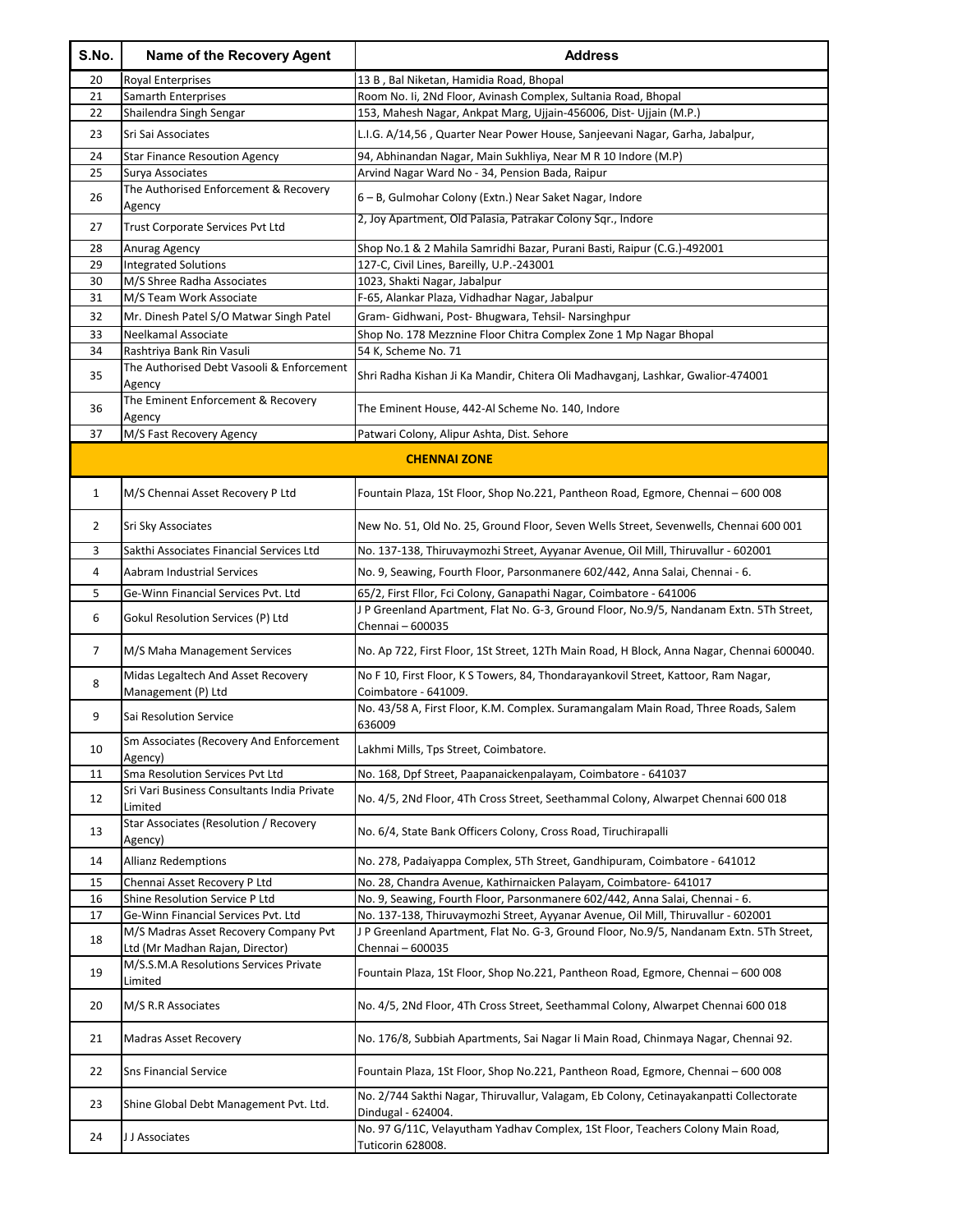| S.No.        | Name of the Recovery Agent                                                           | <b>Address</b>                                                                                                                            |
|--------------|--------------------------------------------------------------------------------------|-------------------------------------------------------------------------------------------------------------------------------------------|
| 25           | Se Associates                                                                        | No. 60B, 6C, Boobalarayerpuram, 4Th Street, Tuticorin, 628001.                                                                            |
| 26           | M/S.Tvs Credit Services Limited                                                      | No: 4.347, Anbu Nagar, 2Nd Street, Santhoshpuram, Chennai - 600 073;                                                                      |
| 27<br>28     | Sma Resolution Services Pvt Ltd<br>M/S Maha Management Services                      | No. 6/4, State Bank Officers Colony, Cross Road, Tiruchirapalli<br>No.19, Elim Street, Perumalpuram, Palayamkottai, Tirunelveli - 627 007 |
|              | Star Associates (Resolution / Recovery                                               | No. 43/58 A, First Floor, K.M. Complex. Suramangalam Main Road, Three Roads, Salem                                                        |
| 29           | Agency)                                                                              | 636009                                                                                                                                    |
| 30           | Sri Vari Business Consultants India Private<br>Limited                               | No. 278, Padaiyappa Complex, 5Th Street, Gandhipuram, Coimbatore - 641012                                                                 |
| 31           | M/S. Siddharth Vikas Financial Services                                              | No. 5/1209, Adhiyaman Street, Senthil Nagar Extension, Lakkiyampatti, Thokkampatti,<br>Dharpapuri - 636705                                |
| 32           | M/S. Raam Credit Management                                                          | No 42/2168, Jeevan Bhima Nagar, Anna Nagar West Extention., Anna Nagar West, Chennai -<br>600101.                                         |
|              |                                                                                      | <b>CHANDIGARH ZONE</b>                                                                                                                    |
| $\mathbf{1}$ | Akal Associates                                                                      | Street No. 1, Guru Gobind Singh Nagar, Barota Road, Shimlapuri, Ludhiana, Punjab- 141003                                                  |
| 2            | Guru Simran Recovery Agency                                                          | H. No. 40, 2Nd Floor, Nr. Gate No. 3, Shivjot Enclave,<br>Kharar- 140301                                                                  |
| 3            | M/S Alliance Resolution Consultants                                                  | S.C.O. 133-135, Cabin No. 9, 3Rd Floor, Sector 17-C, Chandigarh 160017.                                                                   |
| 4            | Emm Gee Recovery Agency                                                              | H.L-85, Anand Avenue, Amritsar, Punjab                                                                                                    |
| 5<br>6       | <b>Waves Associates</b>                                                              | Ee-75, Bagh Karam Baksh, Jalandhar, Punjab-144001                                                                                         |
|              | Caring Recovery Management Pvt Ltd<br><b>Ethical Assets Resolution And Financial</b> | B-401, 4Th Floor, Sriram Palace, Bhoja Market, Sec-27, Noida-201301                                                                       |
| 7            | Services                                                                             | Cabin No. - 6, First Floor, Sco - 394, Sector - 20, Panchkua (Hr)                                                                         |
| 8            | <b>Funds Collnx</b>                                                                  | Opp. Pccn, P.O. Bandla Tea Estate, Palampur, Distt. Kangra (H.P.) Pin - 176061                                                            |
|              |                                                                                      | Corporate Office:                                                                                                                         |
| 9            | H S Consultancy                                                                      | #4, 2Nd Floor, Bhawani Market, Near Sector - 18 Metro Station, Gate No. 1, Sector - 27,<br>Distt. Gautam Budh Nagar (U.P.) - 201301       |
| 10           | Khushboo Npa Recoveries & Financials<br>Activities P. Ltd.                           | Plot No. 899, Sector - 28 Panchkula (Hr), Pin-134109                                                                                      |
| 11           | Knight Detective Services                                                            | Sco 20, Sector 112, Rkm City, Near Landran, Mohali (Pb), Pin - 140307                                                                     |
| 12           | Pmc Associates Private Limited                                                       | #487/A, Sector - 61, Chandigarh, 160062                                                                                                   |
| 13           | Posse Enforcers India Pvt Ltd                                                        | #55, Printers Nagar-Ii, Sitabari, Tonk Road, Jaipur- 302029                                                                               |
| 14           | <b>Prompt Solution</b>                                                               | Office Address:<br>Sco - 188, Second Floor, Sector - 7C, Chandigarh - 160019                                                              |
| 15           | Scorpio International                                                                | 18, Gf-Hig Flats, B.R.S. Nagar, Ludhiana - 141012                                                                                         |
| 16           | Gee & Gee Associates                                                                 | Head Office:                                                                                                                              |
| 17           |                                                                                      | #003, Kingston, Omaxe Royal Residency, Pakhowal Road, Ludhiana - 141022<br>917, Industrial Area, Phase-2, Chandigarh, Pin - 160002        |
| 18           | Aleena Enterprises<br>Kohli Recovery Agency                                          | Arya Mohalla, Vpo - Siwan, Kaithal (H.R.)                                                                                                 |
| 19           | D N Chawala                                                                          | 2Nd Floor, #06, Chawla Complex, Near Koel Complex, Kaithal, Vill. Patti Kaisth Seth, Tehsil &<br>Distt. Kaithal.                          |
| 20           | Pratyaya Service Pvt. Ltd                                                            | Corporate Office:<br>Gf-7, Ground Floor, Jyoti Shikhar Building, District Centre, Janakpuri, New Delhi – 110058                           |
| 21           | Aaa Capital Services Pvt Ltd                                                         | B/143-144, Lgf, Lajpat Nagar, Part-1, New Delhi-110024                                                                                    |
| 22           | Dis Proffessionals Pvt. Ltd.                                                         | #5, First Floor, Street No - 4, Shankar Colony, Bhamian Khurd, Ludhiana, Punjab-14101                                                     |
| 23           | <b>Beeline Consultancy</b>                                                           | 222A, Global Business Park, 2Nd Floor, Ambala Zirakpur Highway, Zirakpur.                                                                 |
|              |                                                                                      | <b>ERNAKULAM ZONE</b>                                                                                                                     |
| 1            | M/S Bank Recovery Services                                                           | Reg Office At Malabar Manor B4, Kottooli, Kuthiravattom Post, Calicut-Kerala-673016                                                       |
| 2            | M.S Solving Bank Solutions Ageencies                                                 | Reg Office At 2Nd Floor, Refai Building, Hosdurg, Kanhangad, Kasargod-671315                                                              |
| 3            | M/S Generous                                                                         | Reg Office At 2679E, Pattel Tower, Jafferkhan Colony, Calicut -673006                                                                     |
| 4            | M/S. Aiyer Financial Service Associates                                              | 68/2677, 1St Floor, K.R.Pankajakshan Road, Ayyappankavu, Ernakulam North Po, Kochi - 18                                                   |
| 5            | M/S. Warrier Financial Services Pvt Ltd                                              | 1St Floor, Nappadi Building, Kalloor- Kadavanthra Road, Kathrikadavu, Kochi - 682017                                                      |
| 6            | M/S.Deepon Hr Solutions                                                              | 46/2976 A, Shobha Road, Vennala Po, Ernakulam, Kochi - 682028                                                                             |
| 7            | Mr. Vasudevan                                                                        | Vibhas, Valayanchirangara, Perumbavoor, Ernakulam - 683556                                                                                |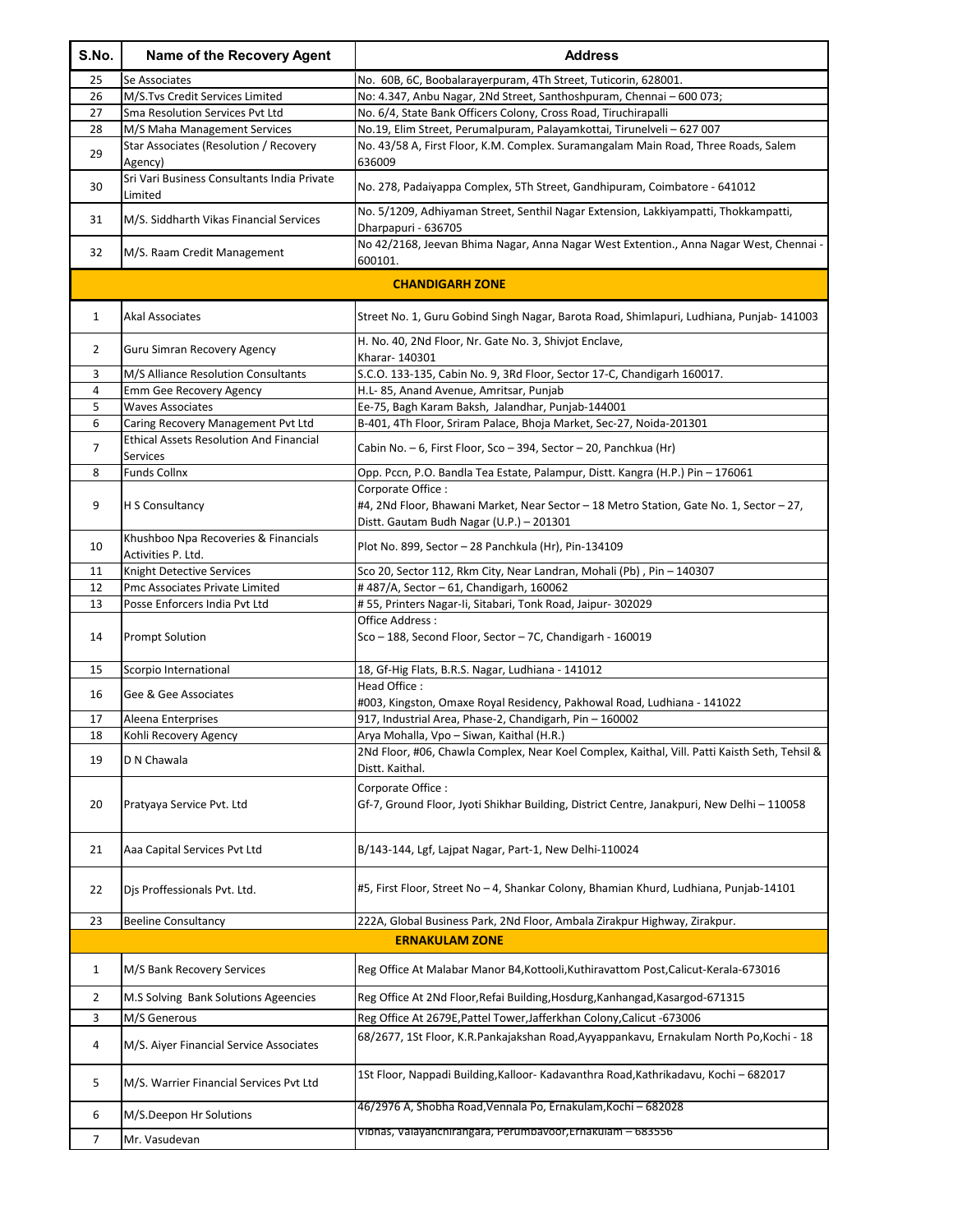| S.No.    | Name of the Recovery Agent                   | <b>Address</b>                                                                                                                                                                              |
|----------|----------------------------------------------|---------------------------------------------------------------------------------------------------------------------------------------------------------------------------------------------|
| 8        | M/S. All Fincare Solutions Pvt Ltd           | Thulasi Bhavan, Snra - 133, Near Marana Railway Gate, Eroor, Tripunithura - 686823                                                                                                          |
| 9        | M/S. Octice Business Services Pvt Ltd        | #42/632 C, 2Nd Floor, Above Sbi Ayyapankavu Br, Ayyappankavu Jn, Ernakulam - 682018                                                                                                         |
| 10       | M/S Privity Service Providers Pvt Ltd        | D No. 42/1686/D13,5Th Floor, Empire Building,<br>Old Railway Station Road, Cochin                                                                                                           |
| 11       | M/S Sankar Associates                        | Xviii-321/2, Thirumoolapuram, Thiruvalla 689115 Pathanamthitta                                                                                                                              |
| 12       | M/S Truelink Capital Services Pvt Ltd        | Flat G1, Door No 5/168 B, Rock Garden, Pipeline Thrikkakara North, Ernakulam                                                                                                                |
| 13       | Mr.Midhun Km (Certified Agent)               | Thazchayil House, Punnamada Wardavalukunnu Po, Alappuzha-688006                                                                                                                             |
| 14       | M/S Anjaneya Recovery                        | Thulasi Bhavan, Snra - 133, Near Marana Railway Gate,<br>Eroor, Tripunithura - 686823                                                                                                       |
| 15       | Debt Resolution Systems                      | Aiswarya Bhavan, Mayyanad Po, Kollam - 691303                                                                                                                                               |
| 16       | M/S G M Associates                           | Devi Sadanam, Thookkuvila, Industrial Estate Road, Pappanamcode P O, Trivandrum-695018                                                                                                      |
| 17       | M/S S R Associates                           | Vazhavila Veedu, Karumandal, Paravur, Kollam                                                                                                                                                |
| 18       | M/S Sri Devi Resolutions Pvt Ltd             | Adukalayil, Cardinal Church Road, Kollumkudi Mugal, Thrikkara, Kochi - 682 021                                                                                                              |
| 19       | Mr. Augustine L                              | Sini Villa, Kureepuzha Po, Kollam                                                                                                                                                           |
| 20       | M/S Phoenix Associates                       | Kunjuveedu, Thamouran Nagar, Thalayal, Athiyannur, Aralumood, Trivandrum- 695123                                                                                                            |
| 21       | M/S.Kcp Consultants                          | Tc 15/1997(3), Fairdreams, Womens College North Gate, Thiruvananthapuram- 695014                                                                                                            |
| 22       | M/S. Sreeshylam Associates                   | Krishanalayam, Kairali Corner, Elathur P O, Thrissur-680611                                                                                                                                 |
|          |                                              | <b>HYDERABAD ZONE</b>                                                                                                                                                                       |
| 1        | Army                                         | Flat No 301, Mahaveer House, Door No 3-6-322, Basheer Bagh, Hyderabad-500029. Branch<br>Office:D No 2-1-1E, Patimeeda, Ganesh Chowk, Nidadavole, West Godavari Dist-534301                  |
| 2        | Yangya Financial Services                    | H No: 8-3-898/16-3, Road No 2, Nagarjuna Nagar Hyderabad - 500 073                                                                                                                          |
| 3        | Suryansh Associates                          | D.No: 41-29/1-50, Opp Rcm School, Ranigarithota, Krishnalanka, Vijayawada, Ap - 520 013                                                                                                     |
| 4        | Padmashri Associates                         | M/S Padmasri Associates, Mang.Partner M.Sivanjaneyulu, D No 29-8-743, Royal Orchid, 1St<br>Floor, Near Sri Venkateswara Bala Kuteer School, 2/17 Brodipet, Guntur-Andhra Pradesh-<br>522002 |
| 5        | <b>R R Services</b>                          | M/S. R R Services, Regd. Office At #5-57-23/24, Cobaldpeta, 2Nd Lane, Guntur, Andhra<br>Pradesh, Pin-522002.                                                                                |
| 6        | <b>Syr Financial Solutions</b>               | Mr. Padala Srinivas Reddy, Karri Phani Bhushan Reddy, D.No.13-2-2/27, Lachiraju Vari<br>Street, Kakinada, East Godavari Dist - 533001.                                                      |
| 7        | Ssl Business Solution Pvt Ltd                | #3-57/107, Satyanagar Colony, Uppal, Medchal Dist-500039                                                                                                                                    |
| 8        | <b>Tys Credit Services Limited</b>           | #1-8-304 To 307, 3Rd Floor, Kamala Towers, Above Mody Ford Showroom, Police Lane,<br>Begumpet, Secunderabad-500016.                                                                         |
| 9        | Ssl Business Solution Pvt Ltd                | #5-9-60/503, Flat No 503, 5Th Floor, Mogul Apartment, Deccan Toers, Basheerbagh,<br>Hyderabad-500001.                                                                                       |
| 10       | Srinivasa Entrprises                         | #3-57/107, Satyanagar Colony, Uppal, Medchal Dist-500039                                                                                                                                    |
| 11       | Win Win Financial Services                   | Flat No. 201 Tirupati Complex Above Zam Zam Bakery Secunderabad                                                                                                                             |
| 12       | M/S Sss Communciations                       | D. No. 11-78, Ayyappa Nagar, Madhurawada, Visakhapatnam, Andhra Pradesh - 530041                                                                                                            |
| 13       | Jayashree Serviecs                           | 3-409/1, Lakshmipuram, Near Sbs Kalyanamandapam, Stonehouse Peta, Nellore, Andhra<br>Pradesh - 524002                                                                                       |
| 14       | Sri Janaki Enterprises                       | 18-75, Cotton Peta, Dowleswaram, Rajahmundry Rural, East Godavari Dist., Andhra Pradesh<br>533125                                                                                           |
| 15       | Sisir & Ravi Associates                      | #101 & 106, 1St Floor, Bharat Towers, 5Th Lane, Dwaraka Nagar, Visakhapatnam, Andhra<br>Pradesh - 530016                                                                                    |
| 16       | Sri Srinivasa Enterprises                    | 3-57/107, Satyanagar Colony, Uppal, Medchal District, Hyderabad-500039                                                                                                                      |
| 17       | Ssl Solution Business Solution Pvt Ltd       | Flat No. 503, Mogul Apartments, Deccan Towers, Basheerbagh, Hyderabad-500001                                                                                                                |
| 18       | <b>Rahat Financial Services</b>              | Room No. 707, Raghava Ratna Towers, Abids, Hyderabad-500001                                                                                                                                 |
| 19       | Raghu Associates                             | 12-5-149/14-D/1, Vijayapuri, Tarnaka, Secunderabad-500017                                                                                                                                   |
| 20<br>21 | Nexxen Solutions Pvt Ltd<br>S & P Associates | 102/12-8-403, Gayatri Plaza, Aalugaddabavi, Mettuguda, Secunderabad-500017<br>H. No. 1-9-28/3, Ramnagar, Hyderabad-500020                                                                   |
| 22       | Vertex Finserv                               | Flat No. 310, Sri Sai Sadan Apartments, Sushilpa Hills, Ecil Post, Kapra, Secunderabad-<br>500062                                                                                           |
| 23       | Aabram Industrial Services                   | 24-86/2/4, Anand Bagh X Roads, Malkajgiri, Hyderabad-500047                                                                                                                                 |
| 24       | V S R Finserve                               | <b>Expressed Disinterest In Continuing</b>                                                                                                                                                  |
| 25       | Sri Krishna Associates                       | 11-6-315 Saroornagar Hyderabad 500035                                                                                                                                                       |
| 26       | <b>Balkamal Financial Services Ltd</b>       | 6-1-299/2 Padmarao Nagar Secunderabad 500025                                                                                                                                                |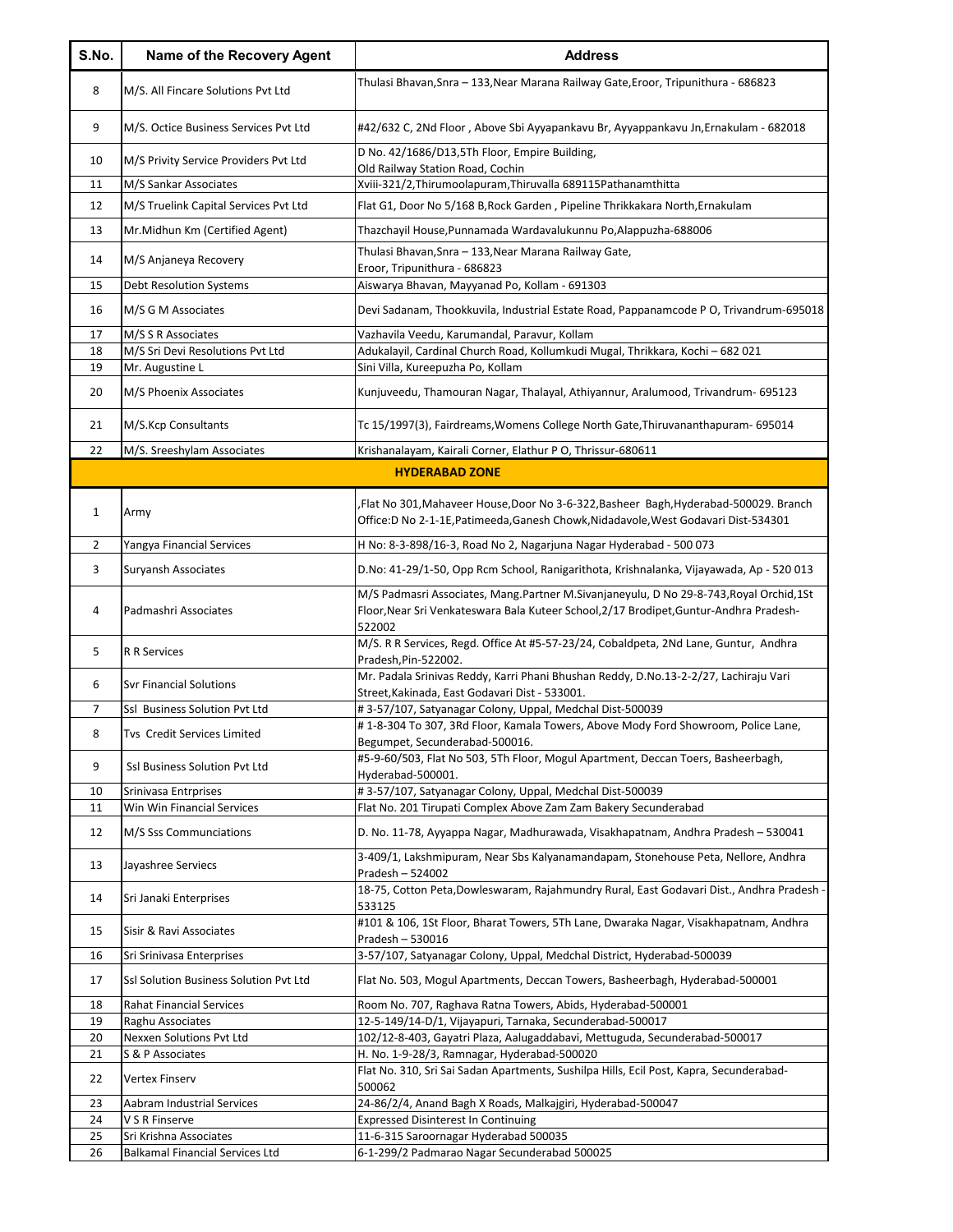| S.No.          | Name of the Recovery Agent                             | <b>Address</b>                                                                                              |
|----------------|--------------------------------------------------------|-------------------------------------------------------------------------------------------------------------|
| 27             | <b>Nexxen Solutions Private Limited</b>                | 203   2Nd Floor   Shree Shyam Palace   Railway Road   Sector: 4 & 5 Crossing  , Gurugram,<br>Haryana 122006 |
| 28             | Sarah Debt Resolution Services Pvt Ltd                 | 4-4-42/93 2Nd Floor Srinivasa Rakshita Nilayam Plot No. 93 Kaundinya Nagar Nacharam<br>Hyderabad 500076     |
| 29             | Core Asset Organising Serv Ltd                         | A Block Kanthi Shikara Complex Panjagutta Hyderabad 500082                                                  |
| 30             | Jaya Shree Services                                    | 5-4-32/1 Prakashnagar Near Hp Petrol Pump, Kukatpally 500072                                                |
| 31             | <b>Balkamal Agencies</b>                               | H.O.25-Ii-601, 1St Cross Road, Savithri Nagar, Ak Nagar Post, Nellore -524004                               |
| 32             | Jayashree Services                                     | #3-409/1, Lakshmipuram, Near Sbs Kalyana Mandapam, Stone Housepta, Nellore -524002                          |
|                |                                                        | <b>JAIPUR ZONE</b>                                                                                          |
| 1              | Enforcement Affiliates Private Limited                 | 402, Okay Plus Dp Metro, Opp Metro Pillar No 94, New Sanganer Road, Jaipur-302019,<br>Rajasthan             |
| 2              | Kawach Security & Training Services                    | 102, 4Th Floor, Tower-2, Ridhi Sidhi Residency, Ramnagaria, Jagatpura, Jaipur -302017,<br>Rajasthan         |
| 3              | Posse Enforcers India Pvt. Ltd                         | 55, Printers Nagar - Ii, Sitabari, Tok Road, Jaipur 302029, Rajasthan                                       |
| 4              | Sai Kirpa Enforcement                                  | 24,201, Second Floor, Kothari Bhavan, Subhash Nagar,                                                        |
|                | Consultants (P) Limited                                | Seva Ashram, Udaipur-313001, Rajasthan                                                                      |
| 5              | The Bhont Associates                                   | Bhont House, Jaswant Nagar, Bharatpur, Rajasthan                                                            |
| 6              | Rajvanshi & Associates Enforcement                     | Rajvanshi & Associates Enforcement Consultants, H-15, Chitranjan Marg, C-Scheme, Jaipur,                    |
|                | Consultants Pvt Ltd                                    | Rajasthan                                                                                                   |
| 7              | The Authorised Enforcement & Recovery<br>Agency (Aera) | 6/288, Vidhyadhar Nagar, Jaipur-302023, Rajasthan                                                           |
| 8              | Sri Balaji Security Services                           | 4H27, Chandrashekhar Azaad Nagar, Bhilwara, Rajasthan                                                       |
| 9              | Freedom Care Consultancy Pvt.Ltd                       | Dhaka Ki Dhani, Post Sabalpura, Dist Sikar, Rajasthan                                                       |
| 10             | <b>Dyanamic Associates</b>                             | 196, Sanjay Nagar (A), Joshi Marg, Kalwar Road, Jhotwara, Jaipur                                            |
| 11             | Am Group Of Credit Services                            | C/O Makbool Bano, Bigga Bass, Ward No 13, Sri Dungargarh, Bikaner-331803, Rajasthan                         |
| 12             | Star One Enforcement Consultant Pvt Ltd                | 12/S-2, Krishna Kunj, Opp. Mysore Mahal, Sirsi Road, Jaipur-302012, Rajasthan                               |
| 13             | Perfect Debt Management Pvt. Ltd.                      | A-188 (A), Road No 6-D, V.K.I. Area, Jaipur -302013, Rajasthan                                              |
| 14             | Unique Debt Soution                                    | 92-A, Shiv Vihar Colony, Gandhipath (West), Lalarpura, Jaipur-302021, Rajasthan                             |
| 15             | H S Enforcement Llp                                    | S-11, Opp. Rpa, Sanjay Coloy, Panipech, Jaipur, Rajasthan                                                   |
| 16             | <b>B S Associates</b>                                  | 511, Hanwant Nagar 'A', Opp. Shiv Mandir, B. J. S. Colony, Jodhpur, Rajasthan                               |
| 17             | S K Associates                                         | D6/302A, Chitrkoot Scheme, Vaishali Nagar, Ajmer Road, Jaipur, Rajasthan                                    |
| 18             | Yashaswi Tejaswi                                       | Harota, Mehta Farm, Sikar Road N.H 52, Chomu, Jaipur-303702 Rajasthan                                       |
| 19             | Keshav Recovery Agency                                 | G-50, Alankar Plaza, Central Spine, Vidhyadhar Nagar, Jaipur-302039, Rajasthan                              |
| 20             | Verve Recovery Enforcement Pvt Ltd                     | 370, 1St Floor, Shri Gopal Nagar, Gopalpura Bypass, Gurjar Ki Thadi, Jaipur-302019,<br>Rajasthan            |
| 21             | Sisodiya Associates                                    | Mohan Colony, Udaipur Road, Banswara Rajasthan                                                              |
| 22             | Nehra Associates                                       | 3, Rajshree Colony, Opp. Jaipdeep School Dagliyo Ki Magri, Near Celebration Mall, Bhuwana,                  |
|                |                                                        | Udaipur-313001, Rajasthan                                                                                   |
| 23             | Vinayak Enforcement/ Resolution Agency                 | A-175, Sanjay Nagar, Joshi Marg, Kalwar Road, Jhotwara, Jaipur-302012, Rajasthan                            |
|                |                                                        | <b>KOLKATA ZONE</b>                                                                                         |
| 1              | Maa Asset Reconstruction Consultancy<br>Services       | Flat No-D/10,133, Aghore Sarani, P.O-Rajpur, Kolkata-700149                                                 |
| $\overline{2}$ | Pauls Multideal Pvt Ltd                                | Gouri Bhavan, 1St Floor, 5/1 Raja Zram Mohan By Lane, Hakimpara Siliguri, Pin 734101                        |
| 3              | Neo Gallant Security Service Pvt Ltd.                  | 107, Jodhpur Garden, Lake Garden, Kolkata-700045                                                            |
| 4              | M/S Pss Recovery & Resolution Services                 | 26H/21, Radhamadhab Dutta Garden Lane, Beliaghata, Kolkata 700010                                           |
| 5              | Soumili Enterprise                                     | P-120, Sn Roy Road, New Alipore, Kolkata-700038.                                                            |
| 6              | Aajmayish Enterprise                                   | Aajmayish Enterprise, Prop: Kutubuddin Goldar, Taraberia, Amdanga, Nort 24 Parganas, Pin-<br>743126         |
| 7              | Calcutta Investigation                                 | A/47 Amrabati Apartment, Sodepur Barasat Road, Ps Khardaha, Kolkata-700110                                  |
| 8              | Maa Kali                                               | K-4/59, Bose Para Road, Kamdahari, Po Garia Ps Bansdroni Kolkata-700084                                     |
| 9              | Metroz Detective                                       | 88 A, M.C. Garden Road, 2Nd Floor, Dumdum, Kolkata-700030                                                   |
| 10             | Yaisharya Enterprise                                   | Knc Road, Barasaat, North 24 Parganas, Pin-700124                                                           |
| 11             | Synergee Finvest                                       | 187, Prince Anawar Shah Road, Kolkata-700033                                                                |
| 12             | <b>Times Asset</b>                                     | Murali, Bamangachi, Barasat, North 24 Parganas, Pin-743248                                                  |
| 13             | Daksh Professional Consulting Pvt Ltd                  | D-17B, Tagore Park, Kolkata-700039                                                                          |
| 14             | M/S David Consultants Pvt Ltd                          | Six Mile House No. 43 Guwahati, Assam- 781028                                                               |
| 15             | M/S Angel Associates                                   | Bharalumukh Traffic Point, Guwahati- 781002                                                                 |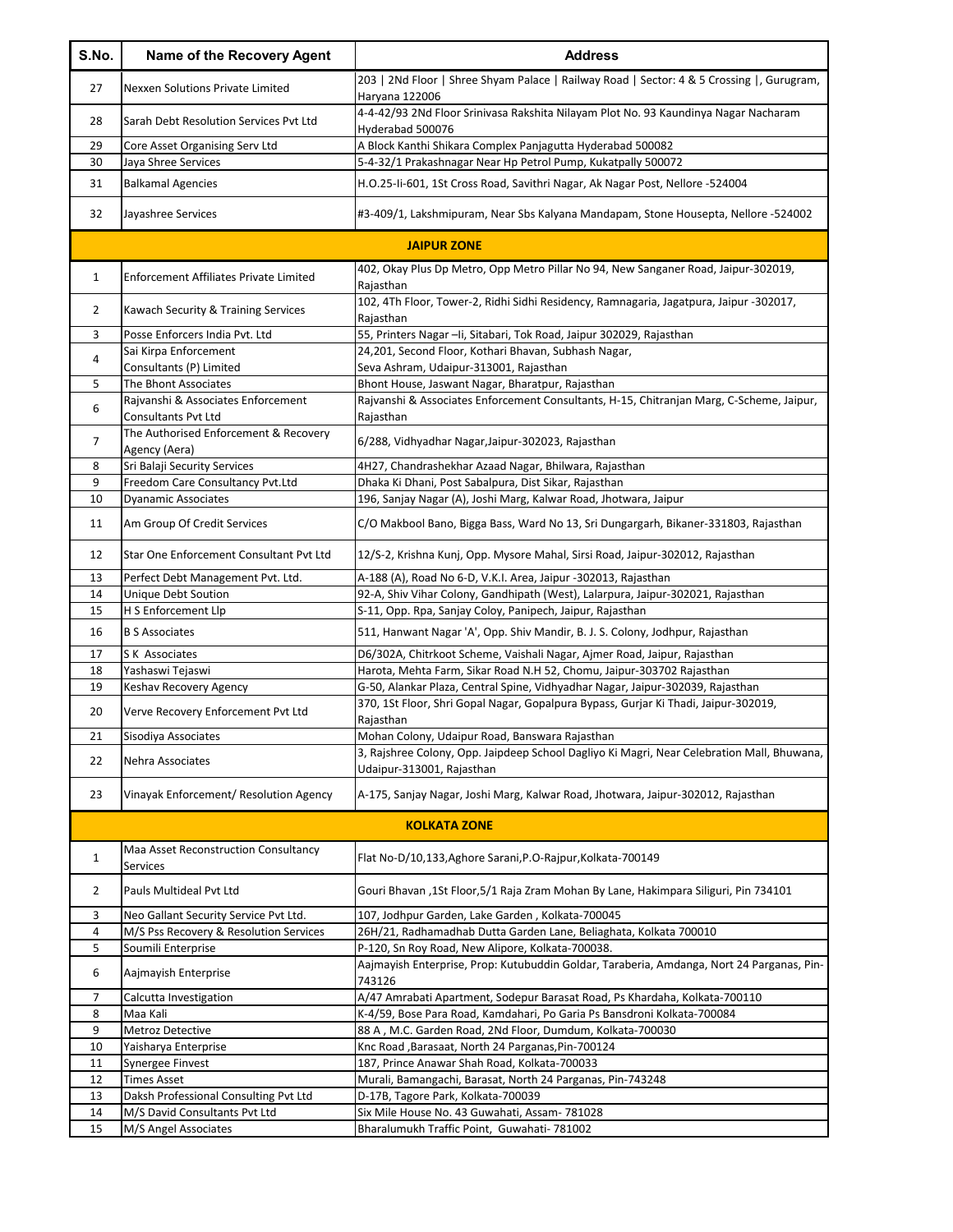| S.No.          | Name of the Recovery Agent                           | <b>Address</b>                                                                                                                                                                          |
|----------------|------------------------------------------------------|-----------------------------------------------------------------------------------------------------------------------------------------------------------------------------------------|
| 16             | M/S. Paul'S Multideal Pvt. Ltd.                      | Gouri Bhavan, 1St Floor, 5/1 Raja Ram Mohan Roy Road By Lane, Hakimpara, Siliguri Pin:<br>734101                                                                                        |
| 17             | M/S. Rbm Associates                                  | Radhika Bhawan, 3Rd Floor, Above Canara Bank, Near Ganeshguri Flyover, Guwahati-<br>781006, Assam                                                                                       |
| 18             | M/S Rbm Associate                                    | Radhika Bhawan, 3Rd Floor, Above Canara Bank, Near Ganeshguri Flyover, Guwahati-<br>781006, Assam                                                                                       |
| 19             | Maa Kali Asset                                       | K-4/59 Bose Para Road, Po: Garia, Kolkata-700084                                                                                                                                        |
| 20             | Synergee Finvest Agency                              | 187 Prince Anwar Shah Road, Ps: Jadavpur, Kolkata: 700033                                                                                                                               |
| 21             | Neo Gallant Security Services                        | 107, Jopdhpur Garden, 1St Floor, Kolkata-700045                                                                                                                                         |
| 22             | M/S Paul Multideal Pvt. Ltd.                         | Gauri Bhavan, 1St Floor, 5/1 Raja Ram Mohan Roy Road, By Lane, Hakimpara, Siliguri                                                                                                      |
| 23             | M/S Modern Detective Security And Labour<br>Services | 297/1/H/12, Apc Road, 1St Floor, Kolkata-700009                                                                                                                                         |
| 24             | M/S Taz Enforcement Agency                           | 130, Milon Pally, Siliguri-734005                                                                                                                                                       |
|                |                                                      | <b>LUCKNOW ZONE</b>                                                                                                                                                                     |
| $\mathbf{1}$   | M/S.Om Associates                                    | 22/20 Chaudhran, Peelutale, Fatehpur, 212601                                                                                                                                            |
| $\overline{2}$ | Mr. Wasi Ahmad                                       | A-394/9, Gtb Nagar Yojana, Prayagraj                                                                                                                                                    |
| 3              | Mr. Vidya Sagar Pandey,                              | Trivenipuram, Katka, Jhunsi Prayagraj 211019                                                                                                                                            |
| 4              | Debt Recovery Associates                             | K 63/54, Kashipura Betiya Kothi, Varanasi                                                                                                                                               |
| 5              | Mishra Recovery Solution Pvt Ltd                     | Lig, B-93, Budhvihar Part-C, Taramandal, Gorakhpur-273001                                                                                                                               |
|                |                                                      | H No 264 Betiahata South Near Phalmandi Chowk Nh-28 Aside Sudha Perrol Pump Post                                                                                                        |
| 6              | M/S Bishen Fincap Consultant Pvt Ltd                 | Shivpuri Colony Gorakhpur                                                                                                                                                               |
| 7              | Aaa Capital Services Pvt Ltd                         | B-143-144, Lgf, Lajpat Nagar-I, New Delhi-110024                                                                                                                                        |
| 8              | <b>Purvanchal Recovery Solution</b>                  | Circular Road 38 A Maitripuram Colony, Railway Coloney, Gorakhpur 273012                                                                                                                |
| 9              | Ira Achievers Associates Pvt Ltd                     | 12/74, Gwaltoli, Kanpur Nagar 208001                                                                                                                                                    |
| 10             | M/S Milap Agencies                                   | 122/684, Near Police Chowki, Shashtri Nagar Kanpur                                                                                                                                      |
| 11             | M/S Shree Bala Ji Recovery Services                  | 104A/155,1St Floor, Rambagh, Kanpur-208012                                                                                                                                              |
| 12             | M/S Jmd Services                                     | 111A/420, Chamber 4, 1St Floor, Graeter Kailash Complex, 80 Feet Road, R.K Nagar Kanpur<br>Nagar-208001                                                                                 |
| 13             | M/S Shakti Associates                                | 117/M/1152, Near Prakash Public School, Kakadeo Kanpur Nagar-208001                                                                                                                     |
| 14             | V S Associates                                       | 128/48 H2 Block, Kidwai Nagar, Kanpur-208012                                                                                                                                            |
| 15             | M/S Detars Estivision (Opc) Private Limited          | 19 - Dropadi Vihar, Laxmanpuri, Indira Nagar, Lucknow                                                                                                                                   |
| 16             | M/S Mishra Associates                                | F-2188, Rajaji Puram, Lucknow 226017                                                                                                                                                    |
| 17             | M/S S.K Financial Services                           | 1/13/260, Civil Lines, Near Sbi, Faizabad, U.P.224001                                                                                                                                   |
| 18             | M/S Sainik Recovery Agency                           | Sarswati Nagar, Near K.D.C Lucknow Road, Bahraich-271801                                                                                                                                |
| 19             | <b>Triveni Enforcement Agency</b>                    | 40-A, Hardev Nagar, Jarauli Barra, Kanpur-208027                                                                                                                                        |
| 20             | M/S. Surya Associates                                | Jaguwa Sodha Post Handia, Prayagraj 221503                                                                                                                                              |
| 21             | M/S Arshad Recovery Agencies                         | Karamat Chowki, 24B-27B Near Mim School, Kareli Prayagraj 211016                                                                                                                        |
| 22             | Mr.Ravindra Srivastava                               | 523/20/8, Uchawagadi, Rajapur, Dahiyawan, Prayagraj 211002                                                                                                                              |
| 23             | Mr.Pandey Agency                                     | Bamaila Kawai, Saidabad, Handiya, Prayagraj-221503                                                                                                                                      |
|                | M/S. Vardhan Debts Recovery Enforcement              |                                                                                                                                                                                         |
| 24             | Private Limited                                      | C-19/128-3, Kanak Nagar, Sigra, Varanasi-221002                                                                                                                                         |
| 25             | M/S.Anupama Associates                               | Head Office: B-29/27-1-K, Sankat Mochan (Near Opp Gps Tower) Lanka, Varanasi-221005                                                                                                     |
| 26             | Aman Financial Services                              | Village Kushaha Post Mahamdapur (Garwara) Dist- Pratapgarh                                                                                                                              |
| 27             | <b>SK Financial Services</b>                         | 1/13/260, Civil Lines, Near Sbi, Faizabad, U.P.224001                                                                                                                                   |
| 28             | Narayan Financial Services                           | 1000, Ayodhya Puri, Raebareli(U.P) 229001                                                                                                                                               |
| 29             | Akash Recovery Agency                                | 2Nd Floor Madina Market, Taufeeq Colony, Bus Station Sultanpur                                                                                                                          |
| 30             | Om Financial Services                                | 2461/4, Nikat Baikunth Dham Mandir Vivek Nagar, Sultanpur                                                                                                                               |
| 31             | Maruti Nandan Financial Services                     | 9/543, Korkhana, Deokali, Ayodhya-224001                                                                                                                                                |
| 32             | Singh Recovery Agency                                | Kotwali 544, Civil Lines Mgs Chauraha, Sultanpur-228001                                                                                                                                 |
| 33             | Ashwani Tiwari & Associates                          | J-12/31 C, Dhoopchandi, Varanasi, U.P. - 221002.                                                                                                                                        |
| 34             | Ashwani Tiwari & Associates                          | J-12/31 C, Dhoopchandi, Varanasi, U.P. - 221002.                                                                                                                                        |
|                |                                                      | <b>MANGALORE ZONE</b>                                                                                                                                                                   |
| $\mathbf 1$    | M/S P.T. Security Services Pvt Ltd                   | (Enforcement Agency And Resolution Centre), H.No 11, Govinda0Pp Road,<br>Basavanagudi, Bengaluru -560004, Contract No. 080-26603973, Contact Person-Mr.<br>Narasimha Murthy -9986043368 |
| $\overline{2}$ |                                                      | M/S Tvs Credit And Recovery Services Agency Noolvi Building, New Cotton Market, Hubli-580020, Karnataka State                                                                           |
| 3              | M/S Malnad Management Consultancy Pvt<br>Ltd         | Regd Office: Anusha, 1St Main, 4Th Cross, Krushinagar, Shivamogga-577204<br>Dist: Shivamogga, Karnataka State                                                                           |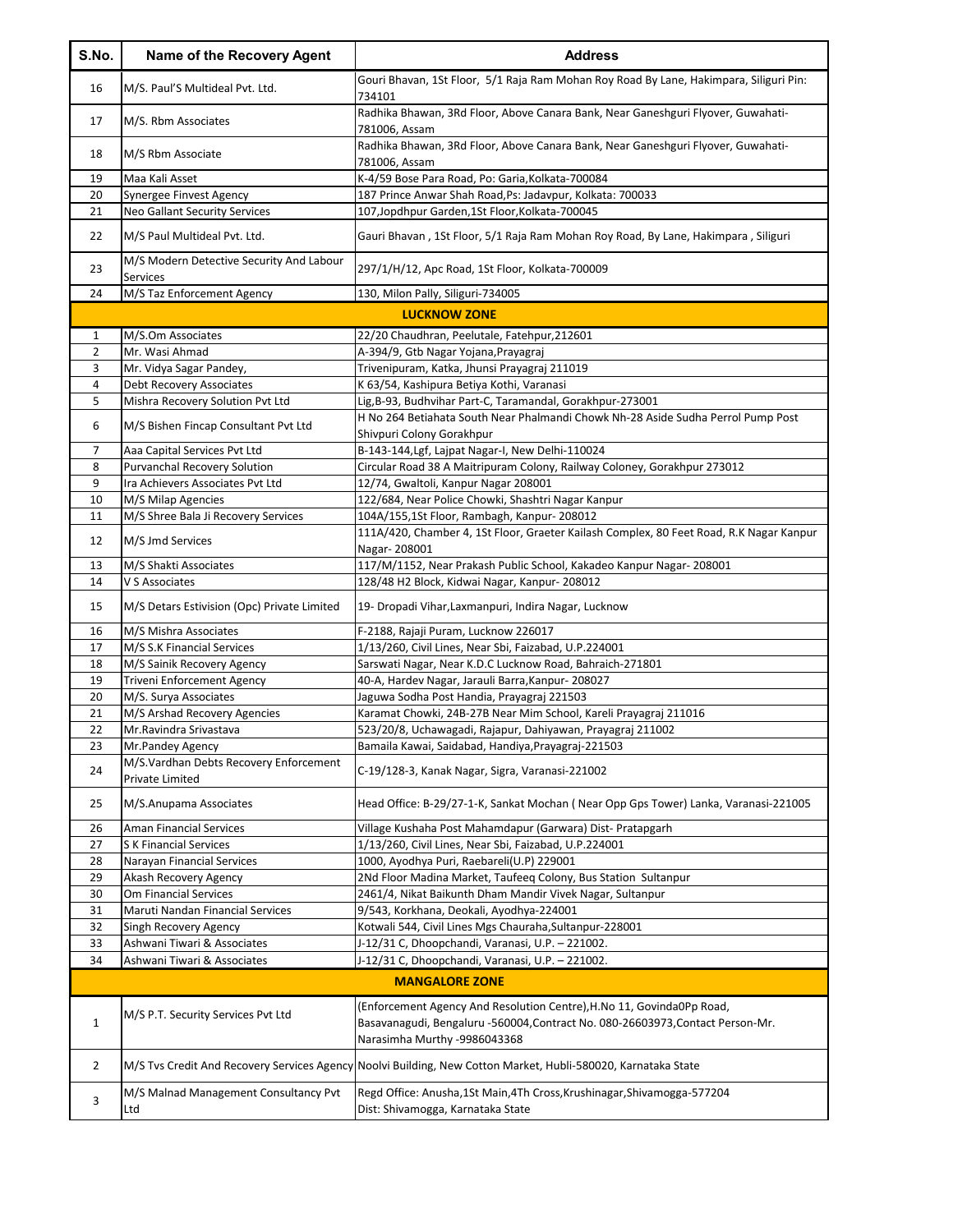| S.No.          | Name of the Recovery Agent                         | <b>Address</b>                                                                                                                                                       |
|----------------|----------------------------------------------------|----------------------------------------------------------------------------------------------------------------------------------------------------------------------|
| 4              | M/S Sai Karuna Associates                          | Door No. 8-138/75,5Th B Cross, Site No. 87, U S Mallya Layout, Padavu,<br>Bikarnakattemangaluru-575008, Dakshina Kannada, Karnataka State.<br>Contact No. 8746003205 |
| 5              | M/S Karnataka One                                  | No. 10,1St Mainsanketh Enterprises Buildingindustrial Estatet<br>Hariahara-577601, Karnataka State, Contact No. 9482659256                                           |
| 6              | M/S Advika Business Consultancy Pvt Ltd            | Regd Office: No. 685/52, Nisarga, 6Th Cross, Near Srk Indian School Kodigehalli, Bengaluru-<br>560092                                                                |
| 7              | Kamakshi Investigators                             | 2Nd Cross, New Gabbur Road, Hubli-580028Dharwad District, Karnataka State<br>Contact No. 9886969579.Email Id: Rkamaxi.79@Gmai.Com                                    |
| 8              | M/S Perfect Investigators                          | Shop No. 11, 2Nd Floor, Mallikarjun Avenue, Koppikar Road, Hubballi-580020<br>Contact Person: Mr. Chidanand Virupaxyya Nagaralmath, Contact No. 9880100041           |
| 9              | M/S Diamond Associates                             | Star Agro Industries, Near Siddharoodhmath Cross Karwar Road, Hubli-580024<br>Dharwad District, Karnataka State                                                      |
| 10             | New Mruthyunjaya Investigators                     | Mig-1/7, Akshay Park, Gokul Road, Hubli-580030, Dharwad District, Karnataka State, Contact<br>Name: Mr. Veeresh Shivappa Nagaral, Contact No.9448062924, 9986160605  |
| 11             | M/S Global Investigators                           | Head Office: Near Maruthi Courier, Laxmi Complex, Club Road, Court Circle<br>Hubballi-580029 Mr. Narayana Govindappa Ingalagi                                        |
| 12             | M/S Agni Credit Services                           | G.F 11/12, Suvidha Annexe, Keshwarpur, Hubballidharwad Distrit Karnataka State                                                                                       |
| 13             | M/S M N Enforcement Services Pvt Ltd               | Regd Office: Door No. 32, Court Road, Opp Cosmos Club, Dharwad-580001, Dharwad<br>District, Karnatka State.Contact No. 9686046666,                                   |
| 14             | M/S Kenstone Capital Debt Consulting Pvt<br>Ltd    | Shivamogga District, Karnataka State                                                                                                                                 |
| 15             | Sri Ganesh Financial Services                      | Muddu Mane, 33, Shirur. Via Mandarthi, Udupi District, Karnataka State                                                                                               |
| 16             | M/S Sun Enforcement                                | D.No 1-4-31, Sadguru Nivas, Gundibail, Udupi-576102                                                                                                                  |
|                |                                                    | <b>MEERUT ZONE</b>                                                                                                                                                   |
| 1              | M/S Advance Recovery Services                      | Rukum Singh School Stareet, Jawaharpuri Badaun (Up)                                                                                                                  |
| $\overline{2}$ | M/S Kaushlendra & Associates                       | 621, Shanti Vihar Sithaura Road Bareilly                                                                                                                             |
| 3              | M/S Mewarh Management Services                     | 369, Purani Chandmari Road, Subhash Nagar, Bareilly, Pin: 243001                                                                                                     |
| 4              | M/S Integrated Solution                            | 127, C Civil Lines Bareilly 243001                                                                                                                                   |
| 5              | M/S Balaji Associates                              | M-546 Ganga Nagar Meerut                                                                                                                                             |
| 6              | M/S Endeavours Associates Pvt Ltd                  | Village- Dahemi, Post- Afripur Nawada Badaun (Up)                                                                                                                    |
| 7              | M/S Dd Associates                                  | 0, Nigohi Road, Moh. Kasbhara Mission, Tehsil Powayan, Shahjahanpur, U.P., 242001                                                                                    |
| 8              | M/S Rameshth Associates                            | Paximi Dixitana, Gola Gokaran Nath, Lahkimpur Khiri (Up)                                                                                                             |
| 9              | S V Singh                                          | 168, Lekhraj Khajan, Indira Nagar, Lucknow- Faizabad Road Lucknow (Up)                                                                                               |
| 10             | Aaa Capital Services Pvt Ltd                       | B-31, First Floor, Kailash Colony, New Delhi, Pin: 110048                                                                                                            |
| 11             | <b>Truemate Consultants</b>                        | 109, First Floor, Mayur Vihar Extension, Meerut (Up) Pin:250004                                                                                                      |
| 12             | Nehra And Associates                               | 553, Sector 21B Faidabad - 121001 (Up)                                                                                                                               |
| 13             | Doon Consultants                                   | Geeta Apartment Flat No:13, Haripur Kalan Motichoor Dehradun, Pin: 249205                                                                                            |
| 14             | Megaone Recovery Agency Pvt Ltd                    | Behind Radha Krishna Mandir, Sugar Factory Gate, Radha Road, Civil Lines Rampur (Up)                                                                                 |
| 15             | S.K.Associates<br>V.S.Mahindra & Co                | 67, Golden Avenue, Phase-1 Roorkee Road, Meerut<br>Ap-29, Pallavpuram Phase-1 Meerut 250110                                                                          |
| 16<br>17       | <b>Expert Agency</b>                               | Office-4, Kuti Chowk, Main Market, G Block, Shastri Nagar, Meerut (U.P.)                                                                                             |
| 18             | Caring Recovery Management Pvt Ltd.                | D-108, Wz-151D, Street No.67, Arya Samaj Road, Uttam Nagar, Delhi-110059                                                                                             |
| 19             | Uttarakhand Recovery Agent                         | Canal Road, Tikonia Chauraha, Haldwani-263139 (Nainital)                                                                                                             |
| 20             | Bishan Fincap Consultant Pvt Ltd                   | Abbasi House 2/148 Vishal Khand, Gomati Nagar, Lucknow, (U.P.) 226010                                                                                                |
| 21             | <b>Mewarh Management Services</b>                  | 369, Purani Chandmari Road, Subhash Nagar, Bareilly, Pin: 243001                                                                                                     |
| 22             | Metroz Detective Agency                            | 69A, Gf-Lig, Dda Flats, Rani Jhansi, Dda Complex, New Delhi-110055                                                                                                   |
| 23             | Bhardwaj Recovery Management Company               | 170, Mohalla-Chhapian, Jahangirabad, Bulandshahar (Up)                                                                                                               |
| 24             | Vidhan Associates                                  | Geeta Apartment Flat No:13, Haripur Kalan Motichoor Dehradun, Pin: 249205                                                                                            |
| 25             | M/S Mega One Risk Management Services<br>Pvt. Ltd. | Behind Radha Krishna Mandir, Sugar Factory Gate, Radha Road, Civil Lines Rampur (Up)                                                                                 |
| 26             | <b>Milap Agencies</b>                              | 122/684, Shastri Nagar, Kanpur-208005                                                                                                                                |
| 27             | Singh & Singh Solutions Pvt Ltd                    | 23/299, Majhli Haveli, Wazipura, Agra-282003                                                                                                                         |
| 28             | <b>Dtpr Marketing Pvt Ltd</b>                      | 403, Shanta Tower, Sanjay Place Agra, Up                                                                                                                             |
| 29             | Mdm Asset Reconstruction Pvt Ltd.                  | Shop No -3, First Floor, Kamala Palace, Shriram Chowk, C-50 Agra - 282005                                                                                            |
| 30             | <b>Dtpr Marketting Services</b>                    | 403, Shanta Tower, Sanjay Place Agra, Up                                                                                                                             |
| 31             | A.K.Securities                                     | A-402, Mega City Apartment, Sanjay Nagar Road Bareilly (Up)                                                                                                          |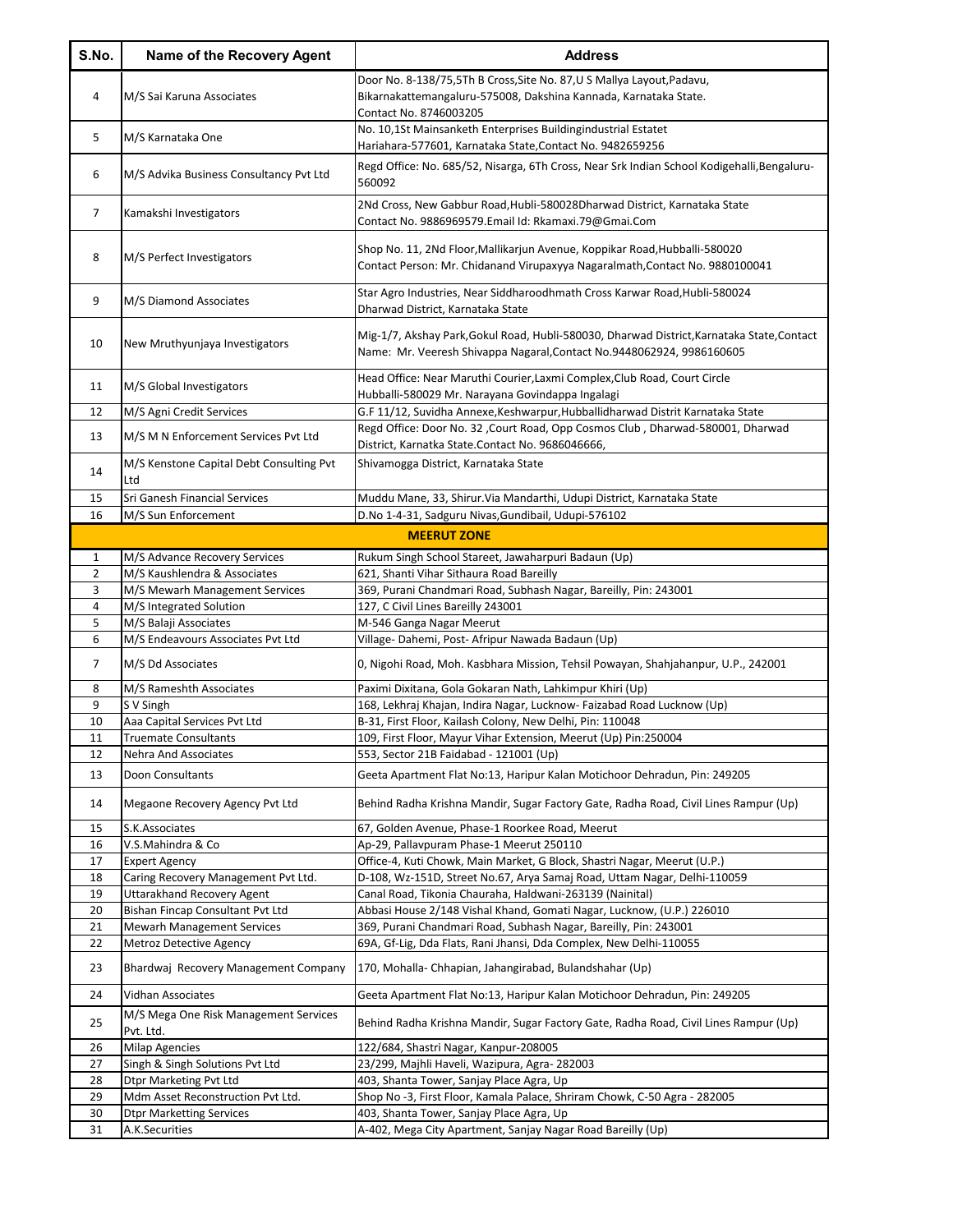| S.No.          | Name of the Recovery Agent                    | <b>Address</b>                                                                                                                                                |
|----------------|-----------------------------------------------|---------------------------------------------------------------------------------------------------------------------------------------------------------------|
|                |                                               | <b>MUMBAI ZONE</b>                                                                                                                                            |
| $\mathbf{1}$   | Ex Servicemen                                 | 701 7Th Floor Ramdev Tower Plot No. 38-D & 38-E, Sector No. 20 Koperkhairne New                                                                               |
| $\overline{2}$ | <b>Gokul Associates</b>                       | <b>Mumbai 400710</b><br>Shop No. 16 Vaishali Market Sv Road Near Sridevi Hotel Malad West 400064                                                              |
| 3              | Sai Services                                  | C-17 Ground Floor Kailas Esplanade Opp. Shreyas Cinema Lbs Marg Ghatkopar W 400086                                                                            |
|                |                                               |                                                                                                                                                               |
| 4              | Markrise Consultant                           | 2Nd Floor Bharti Bhavan 211/219 P D'Mello Road Fort Mumbai - 400001<br>307 Business Classic 3Rd Floor Sv Road Chincholi Junction Behind Hp Petrol Pump, Malad |
| 5              | <b>Arck Consultant</b>                        | West 400064                                                                                                                                                   |
| 6              | Renuka Associates                             | 29/30, Adarsh Laghu Market Road No. 27, Opp Iti College Main Gate, Wagle Estate Thane<br>West - 400604                                                        |
| 7              | P J Properties                                | A 1/001, Gr Floor Phase - 8 Sonam Akash Chsl New Golden Nest Bhyander East Thane<br>401105                                                                    |
| 8              | Jvd Recovery Agency                           | 32/A Mezzanine Floor Vyapar Bhavan 49 P D'Mello Road Majis Bander E 400009                                                                                    |
| 9              | Vaibhavi Associates                           | Flat No. 804 8Th Floor 8-A Wing Aaikyadarshan Chs G D Ambekar Road Parel Mumbai                                                                               |
| 10             | A.J. Associates                               | 400033<br>K-6/107 New Hari Om Chsl Surya Complex Mmrda Kanjurmarg W Mumbai 400078                                                                             |
|                |                                               |                                                                                                                                                               |
| 11             | Aspna Solutions Pvt.Ltd                       | S/S/4, Type 276 1St Floor Sector 2 Near Vishwa Lunch Hotel Vashi Navi Mumbai - 400703                                                                         |
| 12             | <b>Excellent Associate</b>                    | No.02 Bldg No. A/14 Orchid Square, Chikloli Village Ambernath W Thane 421503                                                                                  |
| 13             | Shiv Shakti Associates                        | C-316 2Nd Floor Shanti Shopping Center Near Railway Station Mira Road E, Thane - 401107                                                                       |
| 14             | Skvm                                          | 5B - 49 5Th Floor Highland Corporate Park Above Big Bazaar Kapurbavadi Thane W - 400607                                                                       |
| 15             | Vishwa Financials                             | 103-04 Casablanca Hiranandani Estate, Patlipada, Ghodbunder Road Thane 400607                                                                                 |
| 16             | Gis                                           | Chandra Niwas 1St Floor Office No. 9 12/14 Bora Bazar Street Fort Mumbai 400001                                                                               |
| 17             | Aaa Capital Services                          | E-10A Kailash Colony Gretar Kailash - I New Delhi - 110048                                                                                                    |
| 18             | Dynamic                                       | 199/1 Ashoka Shopping Center G T Hospital Complex L T Marg Mumbai 400001                                                                                      |
|                |                                               | <b>NEW DELHI ZONE</b>                                                                                                                                         |
| $\mathbf{1}$   | M/S Caring Recovery Management Pvt. Ltd.      | B 401, 4Th Floor Sriram Palace, Bhoja Market Sec 27 Noida-201301                                                                                              |
| $\overline{2}$ | M/S R D Consultancy                           | 6/60, Mohalla, Maharam, Vishwas Nagar, Shahdara, Delhi 110032                                                                                                 |
| 3<br>4         | M/S H S Consultancy<br>Sanchar Systems        | M-15 Ist Floor Shakurpur, Delhi-34<br>B-19, Nehru Nagar, Ghaziabad, Up 201001                                                                                 |
| 5              | <b>Hrd Associates</b>                         | C-84 Gali No - 18 C, 2Nd Floor Molarband Extn, Badarpur New Delhi-44                                                                                          |
| 6              | Dishant Consultancy                           | G-27/221, Sect 3, Rohini, New Delhi 110085                                                                                                                    |
| 7              | Sanchar System                                | B-19, Nehru Nagar, Ghaziabad, Up 201001                                                                                                                       |
| 8              | Balaji Recovery Management                    | D-248/10, Office No. 108, Abhishek Business Center, Laxmi Nagar, Delhi, 110092                                                                                |
| 9              | Smg Professionals Pvt Ltd                     | Plot No 3 A 3 Block Hastal Road Mohan Garden Near Gandhi Chowk Uttam Nagar New Delhi:-<br>110059                                                              |
| 10             | P&A Corporate Solutions Pvt. Ltd              | 103, Bhanot Chambers, 3 Aram Bagh(Behind Delhi Heart & Lung Institute), Panchkuiyan<br>Road, New Delhi-110055                                                 |
| 11             | Arc Legum Management Pvt Ltd                  | A 225 Ground Floor, Sector 14, Kaushambi, Ghaziabad, Up 201010                                                                                                |
| 12             | Ira Achievers Associates Pvt Ltd              | H No 12/74, Gwaltoli Kanpur Nagar, Up 208001                                                                                                                  |
| 13             | Jagrit Asset Management                       | Rzr-115, Chanakya Place-Ii, New Delhi                                                                                                                         |
| 14             | Arc Legum Managemant                          | A 225 Ground Floor, Sector 14, Kaushambi, Ghaziabad, Up 201010                                                                                                |
| 15             | Asset Recon Services India (P) Ltd.           | 7 Lower Ground Floor, L S C, B-1 Vasant Kunj, New Delhi-110070                                                                                                |
| 16<br>17       | Avam Finsol                                   | B-162, Northex Mall, Sector-9, Rohini, New Delhi 110085                                                                                                       |
| 18             | Renovo Assets Pvt Ltd.<br>Seva Advisory Llp   | 369, Platinum Heights, Sector-18B, Dwarka, New Delhi 110078<br>4, Vikram Vihar Extension (Basement), Lajpat Nagar Iv, New Delhi - 110024                      |
| 19             | Aaa Capital Services Private Limited          | J 1 Kailash Colony, G K - I New Delhi, B-143-144, Lgf, Lajpat Nagar-1, New Delhi-110024                                                                       |
| 20             | N N Sarfaesi Solutions Agency                 | G-2, Associated Apartments, Plot No. 83, Ip Exten., Delhi 110092                                                                                              |
| 21             | Super Professional                            | B-2 First Floor Sewak Park Near Dwarka Metro Station Uttam Nagar Delhi                                                                                        |
| 22             | Llyod Due Diligence Pvt. Ltd.                 | Bs-152, Sector-70, Noida, U.P 201301;<br>620, Jf, Ashirvad Apartment, Pocket B, Sector 16B, Dwarka New Delhi 110078                                           |
| 23             | M/S Pratyaya Services P Ltd                   | Gf-7 Ground Floor Jyoti Sikhar Building District Centre Janakpuri New Delhi                                                                                   |
| 24             | <b>Technocraft Financial Services Pvt Ltd</b> | B-291, Paschim Vihar New Delhi-110063                                                                                                                         |
| 25             | Luninary Professional                         | D 12/25-26 3Rd Floor Sector Rohini Delhi                                                                                                                      |
| 26             | Tech Mech International Private Limited       | 3Rd Floor , 92, S M Kuteer, Civil Lines, Mandir Marg, Meerut, Up-250001                                                                                       |
| 27             | Lm Consultancy                                | M-15 Shakurpur, Saraswati Vihar, Delhi-110034                                                                                                                 |
| 28             | Smadhaan Legal Solution                       | A-21, Basement , Jangpura Extension, New Delhi-110014                                                                                                         |
| 29             | Nimbus Detective Services Pvt Ltd             | 65-A Indra Park Gali No-13, Krishna Nagar, Delhi-110051                                                                                                       |
| 30             | Perfect Debt Management Pvt Ltd               | Road No-6-D, V.K.I. Area Jaipur, Rajasthan 302013                                                                                                             |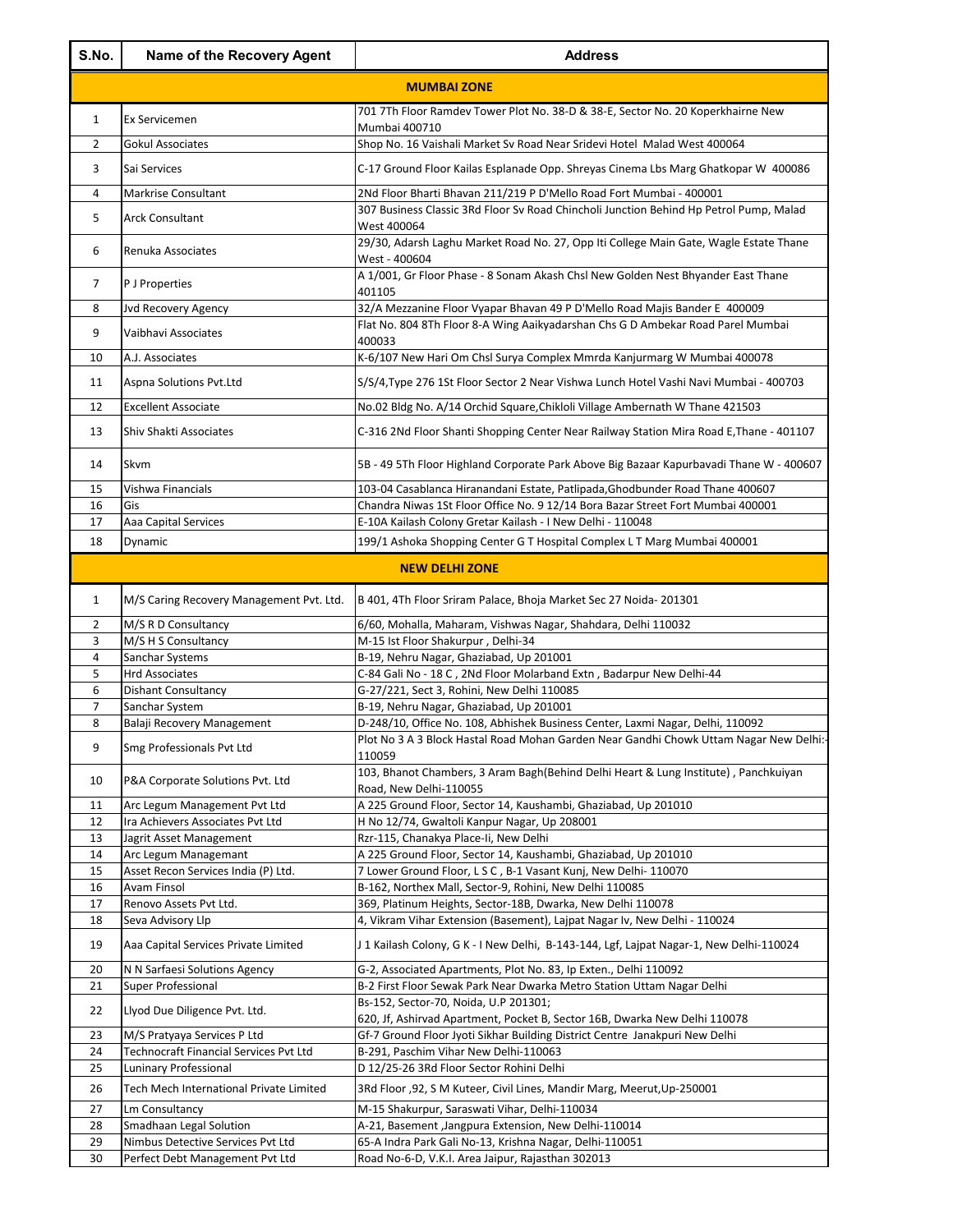| S.No.          | Name of the Recovery Agent                                             | <b>Address</b>                                                                                                                              |
|----------------|------------------------------------------------------------------------|---------------------------------------------------------------------------------------------------------------------------------------------|
| 31             | Addlife Business Solutions P Ltd                                       | D-401, Tulip, Valley Of Flowers Thakur Village, Kandivali Mumbai 400101                                                                     |
| 32             | Bright Secret Services And Detectives Pvt Ltd                          | 239, Vardhman Diamond Plaza, D B Gupta Road, Paharganj, New Delhi-110055                                                                    |
| 33             | Rbs Recovery Agency                                                    | H.No.B/15/106 Near Sohan Lal Depot, Sunder Nagar, Pathankot, Punjab-145001                                                                  |
| 34             | Gargi Enterprises                                                      | F-222/56 Street No 31, Sadh Nagar - Ii Palam Colony South West Delhi                                                                        |
| 35             | Metroz Detectives Services Pvt Ltd                                     | 69 A Gf-Lig, Dda Flats, Rani Jhansi Dda Complex New Delhi-110055                                                                            |
| 36             | Posse Enforcers India Pvt Ltd                                          | 55, Printers Nagar, 2Nd, Sita Bari, Tonk Road, Jaipur, Rajasthan-302029                                                                     |
| 37             | V S M D Recovery And Security Pvt Ltd                                  | Plot No-5, Kings Park Colony Kanker Khera Near Shiv Mandir Meerut- Up-250001                                                                |
| 38             | Easynext Professional Services Pvt Ltd                                 | E-335,2Nd Floor Right Side Nirman Vihar Delhi-110092                                                                                        |
| 39             | Rnadana Services Pvt Ltd                                               | Plot No.19 Must-11, Killa 7, 14, 17, 24, D-Block Mansaram Park Uttam Nagar Delhi-110059                                                     |
| 40             | Friendly Search Detective Services Private<br>Limited                  | Flat No-345 Lig Flat Pocket D Dilshad Garden Delhi-110095                                                                                   |
| 41             | Sarfaesi Solutions                                                     | 33, Edward Lane, Gtb Nagar, Kingsway Camp, New Delhi-110009                                                                                 |
|                |                                                                        | <b>PATNA ZONE</b>                                                                                                                           |
|                |                                                                        |                                                                                                                                             |
| $\mathbf{1}$   | Suryansh Associates                                                    | M/S Suryansh Associates, 5O-L3-27 / 35, Flat No-35,                                                                                         |
| $\overline{2}$ |                                                                        | Balaji Apartments, Seethammapeta, Visakhapatnam.                                                                                            |
|                | P J Recovery                                                           | Plot No.-Rp 129, Pandav Nagar, Tankapani Road, Bhubaneswar, 751018<br>Shradha Niwas, Aurobindo Nagar, Madhupatana                           |
| 3              | Orissa Investgation Centre                                             | Cuttack- 753 010, Odisha                                                                                                                    |
| 4              | <b>Central Investigating Agency</b>                                    | Plot No. M-15, Chhend, Rourkela -15, Odisha                                                                                                 |
|                |                                                                        | 283/1863, Jayadurga Complex, Near Kalyani Plaza, Nh-5, Patrapada, Bhubaneswar-751019                                                        |
| 5              | City Investigation                                                     | Odisha                                                                                                                                      |
| 6              | S & S Associates                                                       | Flat No. 504 Amrita Residency, Behind Pal Height Mall, Jayadev Vihar, Bhubaneswar -13                                                       |
| 7              | <b>Ideal Service Organisation</b>                                      | Plotno 3226, Chakeisiani, Rasulgarh, Bhubaneswar-751010                                                                                     |
| 8              | <b>Bd Associates</b>                                                   | Andarpur, Cuttack-753013                                                                                                                    |
| 9              | Shree Jyoti Finance                                                    | 197/A, First Floor (Left Wing) Saheed Nagar, Bhubaneswar-7                                                                                  |
| 10             | Sri Loknath Services                                                   | Lb-134, Stage-2, Laxmisagar, Bda Colony, Bhubaneswar-6                                                                                      |
| 11             | Aditya Enforcement Agency                                              | Kalinga Nagar, Ist Lane, Khodasingi Road, Berhampur, Ganjam, Orissa                                                                         |
| 12             | Sri Jyoti                                                              | 197/A, First Floor (Left Wing) Saheed Nagar, Bhubaneswar-7                                                                                  |
| 13             | Milestone Debt Management Pvt. Ltd                                     | A/12, Ratnapriya, Beur Jail Road, Behind P.C School, Beur Anisabad Patna 800002                                                             |
| 14             | Basudeo Recovery Consultant Pvt Ltd                                    | House No. 325, Road No. 3, Saguna More, East Of Judges Colony, Patna-800014                                                                 |
| 15             | <b>Auric Marketing Services</b>                                        | Saketpuri Sadannand Road Near Boi Zonal Office Hazaribagh<br>Nagar Nausa Kothi Makhania Kuan Road, Patna -4                                 |
| 16<br>17       | <b>Debt Management Services</b><br>M/S Narayan Enterprises             | At Sohan Bigha Opp. Nal Jal Pani Tanki, Bihand Megadh Medical Hospital Gaya 823004                                                          |
| 18             | Daksh Professional Consulting Pvt Ltd                                  | Ranchi Office: Shree Krishna Enclave, Flat No A2, Block-B, N.O.P. - Doranda, Ranchi                                                         |
|                |                                                                        |                                                                                                                                             |
| 19             | Abr Recovery Agency                                                    | 404, 4Th Floor, Panchwati Plaza, Court Road, Ranchi-834001                                                                                  |
| 20             | Akash Recovery Agency                                                  | Sai Complex, Behind Moon Restaurant, Luby Circular Road, Dhanbad                                                                            |
| 21             | Maha Rudra                                                             | Plot No 247, Co Operative Colony, Bokaro Steel City -827001 (Jharkhand)                                                                     |
| 22             | Sai Auxiliary India Limited                                            | Mohanpur, New Punaichak, Pmc-House No. 1212/C, Saraswati Apartment Lane, Patna -<br>800023.                                                 |
| 23             | Sree Sai Consultancy                                                   | Shakunti Niwas, Near Neeraj Memorial School, Dhanbad                                                                                        |
| 24             | <b>Onkar Nath Agency</b>                                               | Singhi New Basti, Po - Bisauli, Ps - Shatwar Bansidih Balia Up 277211                                                                       |
| 25             | Daksh Professional Consulting Pvt Ltd                                  | C-406, Laxmi Uma Plaza, East Lohanipur, Patna                                                                                               |
| 26<br>27       | Aaa Capital Services<br>Seagull Recovery And Educational               | Corporate Office: 143-144, Lgf, Lajpat Nagar-1, New Delhi-110024.<br>Punaichak, Near Gandhi Murti, Behind Middle School, Patna-800023       |
|                | Consultancy Pvt. Ltd.                                                  |                                                                                                                                             |
| 28             |                                                                        | M/S.Anshuman Agency And Services Pvt. Ltd. House Of Ramlakhan Prasad, Ghugharitand, Bodhgaya Road, Gaya-823001                              |
| 29<br>30       | M/S. Milestone Debt Management Pvt. Ltd                                | A/12, Ratnapriya Building, 1St Floor, Beur, Patna-800002                                                                                    |
| 31             | M/S.Aakash Recovery Services Pvt. Ltd.<br>M/S.Debt Management Services | C/C-85, P C Colony, Kankarbagh, Patna-800020<br>Nagar Nausa Kothi Makhania Kuan Road, Patna -4                                              |
| 32             | M/S.Banke Bihari Capital Services                                      | Navneet Colony, Kali Mandir Road, Hanuman Nagar, Kankarbagh, Patna-800020                                                                   |
| 33             | M/S.S G Solutions                                                      | R B Market, Ramnagri Mode, Ashiana Digha Road, Patna-800025                                                                                 |
| 34             | M/S Basudeo Recovery Consultant Pvt Ltd                                | H No. 32, Road No. 3, East Of Jadges Colony, Saguna More, Danapur                                                                           |
|                |                                                                        |                                                                                                                                             |
| 35<br>36       | Abr Agencies Pvt. Ltd.<br>Rishav Rajnandani Associate Pvt Ltd          | 404, 4Th Floor, Panchwati Plaza, Court Road, Ranchi-834001.<br>Flat No 204, Binay Bina Apartment, T N Singh Road, Adampur, Bhagalpur 812001 |
| 37             | Amaniq Agency                                                          | Aamaniq Pt Ltd Sahadat Market Kachari Road Begusarai                                                                                        |
| 38             | Rishab Raj Nandani                                                     | M/S Rishab Raj Nandani Reg Office: Bhagalpur .Po: Bhagalpur, Bihar                                                                          |
| 39             | Agilus Agency Pvt Ltd                                                  | Agilus Agency Pvt Ltd Reg Office: Mokama Moldiar Tola Ps Mokama Dist Patna                                                                  |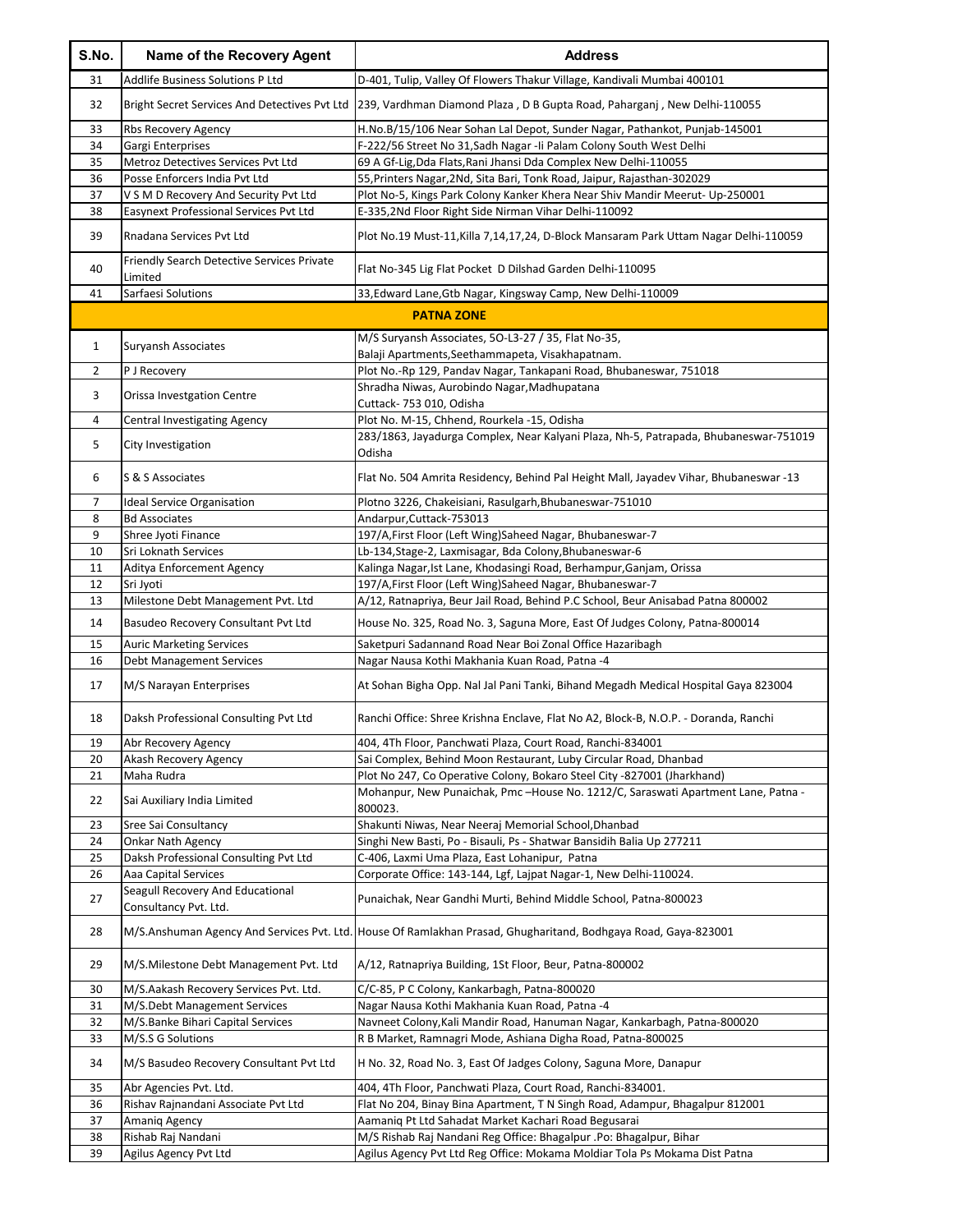| S.No.        | Name of the Recovery Agent                                             | <b>Address</b>                                                                                                                                                    |
|--------------|------------------------------------------------------------------------|-------------------------------------------------------------------------------------------------------------------------------------------------------------------|
| 40           | M/S Onkar Nath Singh                                                   | M/S Onkar Nath Singh Singhi New Basti Po Bisauli Balia                                                                                                            |
| 41           | Basudeo Recovery Consulant Pvt Ltd                                     | Basudeo Recovery Consutatn Pvt Ltd, House No 325 Road No 325, Jadgez Colony Saguna<br>More, Danapur Patna                                                         |
| 42           | Akash Recovery Servises Pvt Ltd                                        | Sai Complex, Behind Moon Restaurant, Luby Circular Road, Dhanbad                                                                                                  |
| 43           | Basudev Recovery Consultant Pvt Ltd                                    | House No. 325, Road No. 3, Saguna More, East Of Judges Colony, Patna-800014                                                                                       |
| 44           | Daksh Professional Cunsulting Pvt Ltd                                  | Ranchi Office: Shree Krishna Enclave, Flat No A2, Block-B, N.O.P. - Doranda, Ranchi                                                                               |
| 45           | Hardcore Consultancy Services Pvt Ltd                                  | Govind Nagar, Road No. 3, Pipar Toli, Argora, Ranchi                                                                                                              |
| 46           | Maha Rudra Recovery Agency                                             | Plot No 247, Co Operative Colony, Bokaro Steel City -827001 (Jharkhand)<br>Movie Business Solution Pvt Ltd. A 14 Trf Colony Murligarden, Harharguttu, Jamshedpur. |
| 47           | Novus Business Solutions Pvt Ltd                                       | 831002.                                                                                                                                                           |
| 48           | Shree Sai Consultancy                                                  | Shakunti Niwas, Near Neeraj Memorial School, Dhanbad                                                                                                              |
| 49           | Loknath Services                                                       | Lb/134, Phase-Ii, Laxmi Sagar Bda Colony, Bhubaneswar                                                                                                             |
|              |                                                                        | <b>PUNE ZONE</b>                                                                                                                                                  |
| $\mathbf{1}$ | Major Recovery & Security Agencies                                     | M/S Major Recovery & Security Agency, Hkmc Complex, First Floor, Hanuman Nagar,<br>Medical Square, Nagpur                                                         |
| 2            | <b>Sarthak Financial Serivices</b>                                     | Shree Hos. Society N-8 P-2 Plot No 15 Cidco, Aurangabad                                                                                                           |
| 3            | Mayuri Recovery Agency                                                 | R.H No. A-15, Bajarang Villa, Sundarwadi, Near Cambridge School, Aurangabad-431007                                                                                |
| 4            | Sahara Recovery And Enforcement Agency                                 | 702/100, L B Subhash Nagar, Kolhapur (Mh) 416012                                                                                                                  |
| 5            | <b>Fair Deal Finanacial Services</b>                                   | At - Plot No. A-1, Gayatri Nagar, New Mondha Ring Road, Jalna - 431203                                                                                            |
| 6            | Yashraj Enterprises                                                    | Bhushan-Nagar Chowk, Near Rangoli Hotel Nagar-Pune Road,                                                                                                          |
| 7            | Npa Financial Management                                               | Kedgaon, Ahmednagar-414005.<br>Plot No 66,67 Radhanand Nagar, Besa Road Manewada, Nagpur 440034                                                                   |
|              | Ex-Servicemen Multiple Services &                                      |                                                                                                                                                                   |
| 8            | Consultants.                                                           | 6, Mini Commercial Complex, Nhb, Opp. Tridal Nagar, Yerwada, Pune - 411 006                                                                                       |
| 9            | M/S Shree Agency                                                       | Malwadi Nalava, Kuditre, Karveer, Kolhapur - 416 204                                                                                                              |
| 10           | M/S Samarathaai Associates<br>Major Recovery & Security Agency         | 662, A Ward, Siddhivinayak Tower T1, Vetal Talim Shivaji Peth, Kolhapur - 416 012                                                                                 |
| 11           |                                                                        | Plot No 87, Prabhat Nagar,, Narsala Road, Nagpur, Maharashtra 440034<br>Shop No 1, 1St Floor, Rahul Bazar, Behind Parekh Jwellers, Sitabuldi, Nagpur, Maharashtra |
| 12           | Captain Consultance Services Pvt. Ltd                                  | 440012                                                                                                                                                            |
| 13           | M/S Elite Capital                                                      | Flat No 202, Pranjali Apt Indraprastha Colony Shegaon Naka Vmv Road Amravati                                                                                      |
| 14           | Gurumauli Recovery Agency                                              | Behind Sandeep Mangalam, Jijau Nagar Yavatmal-445001                                                                                                              |
| 15           | Guardian Inc<br>Aaa Capital Services Pvt Ltd.                          | 116, Asha House Nalanda Nagar P.O Bhagwan Nagar Nagpur-440027                                                                                                     |
| 16<br>17     | Jvd Recovery Agency                                                    | Corporate Office: B-143-144, Lgf, Lajpat Nagar-1, New Delhi 110024<br>N-12 G 170 Swami Vevekanand Nagar Hudco 3 Aurangabad                                        |
| 18           | Npa Financials                                                         | Plot No 822, Flat No 106, 1St Floor, Poonam Co-Operative Society, Nandanvan Main Road,<br>Nagpur 440009.                                                          |
| 19           | Elixir Strategic Management Pvt Ltd                                    | Blok No 11, 12, 1St Floor, Mount Annex, Opp Oriental Insurance Company, Mount Road                                                                                |
| 20           | <b>Paramount Associates</b>                                            | Extension Sadar, Nagpur 440001<br>Plot No 41, Nilkamal Nagar, Behind Indian Gas Godown, Janseva Society, Dighori, Narsala                                         |
| 21           | Pr Enforcment Agency                                                   | Road, Narsala, Maharashtra 440034<br>Lily Appartment, 1St Floor, A Wing, Flat No. 3, Mahatma Nagar, Opposite Ananda Laundry,                                      |
|              |                                                                        | Nashik - 422007<br>5Th Sudarshan Appartment, Behind Inox Theatre, Ashoka Marg, Nashik Pune Road, Nashik -                                                         |
| 22           | M/S Deeplaxmi Ent                                                      | 422011                                                                                                                                                            |
| 23           | M/S Kaizen Solutions                                                   | 501, 5Th Floor, Rushiraj Residency, Near Vidya Vikas Circle, Gnagapur Road, Nashik 422005                                                                         |
| 24           | M/S Omkar Enterprises                                                  | Plot No. 24, Shankar Nagar, Takli Road, Dwarka, Nashik - 422011                                                                                                   |
| 25           | M/S Simply 5                                                           | Bilwadal Appartment, Racca Colony, Sharnapur Road, Nashik - 422005                                                                                                |
| 26<br>27     | M/S Skvm<br>Sahara Agency                                              | 5B - 49, 5Th Floor, High Street Mall, Kapurbavadi Junction, Thane West - 400607<br>Plot No 702/100, B Ward, Sirat Mohalla, Subhashnagar, Kolhapur - 416012        |
| 28           | Disha Associates                                                       | S. No. 96 Bhusari Colony Niramla Appt. Kothrud Pune 411038                                                                                                        |
| 29           | Jvd Recovery Agency Ltd.                                               | N 12 G 170 Swami Vivekananag Nagar Hudko Aurangabad                                                                                                               |
| 30           | <b>City Services Recovery Agency</b>                                   | Area Of Pune, Sangli, Kolhapur                                                                                                                                    |
| 31           | One Ness Co                                                            | Nikhil Pak Flat No. 2 Manikbagh Sinhgad Road Pune                                                                                                                 |
| 32           | <b>Truefinder Recovery Services</b>                                    | S. No. 18 Abasaheb Gosavi School Vadgaon Shinde Pune                                                                                                              |
| 33           | <b>Tricon Services</b>                                                 | 6/44, Phule Nagar, Near New Rto, Alandi Road, Pune -06                                                                                                            |
| 34           | S P Enterprises                                                        | Sr No 43Datt Nagar, Aambegaon B, Pune -46                                                                                                                         |
| 35           | M/S. Dynamic Financial Services                                        | Flat No. 02, Deogiri-Sneh Apartment, Opp Kada Office, Roshan Housing Society Vishal Nagar,<br>Garkheda Parisar, Aurangabad                                        |
| 36           | M/S. Omkar Multi Services (Mr. Eknath<br>Wamanrao Hiwale (Proprietor)) | Corporate Office: 85/A, Lane No. 2, Beside Sai Baba Mandir, Gajanan Nagar, Garkheda<br>Parisar, Aurangabad                                                        |
| 37           | M/S Shri Ram Enterprises                                               | A-4, Vasant Vihar, Mahavir Nagar, Raipur, Chattisgarh                                                                                                             |